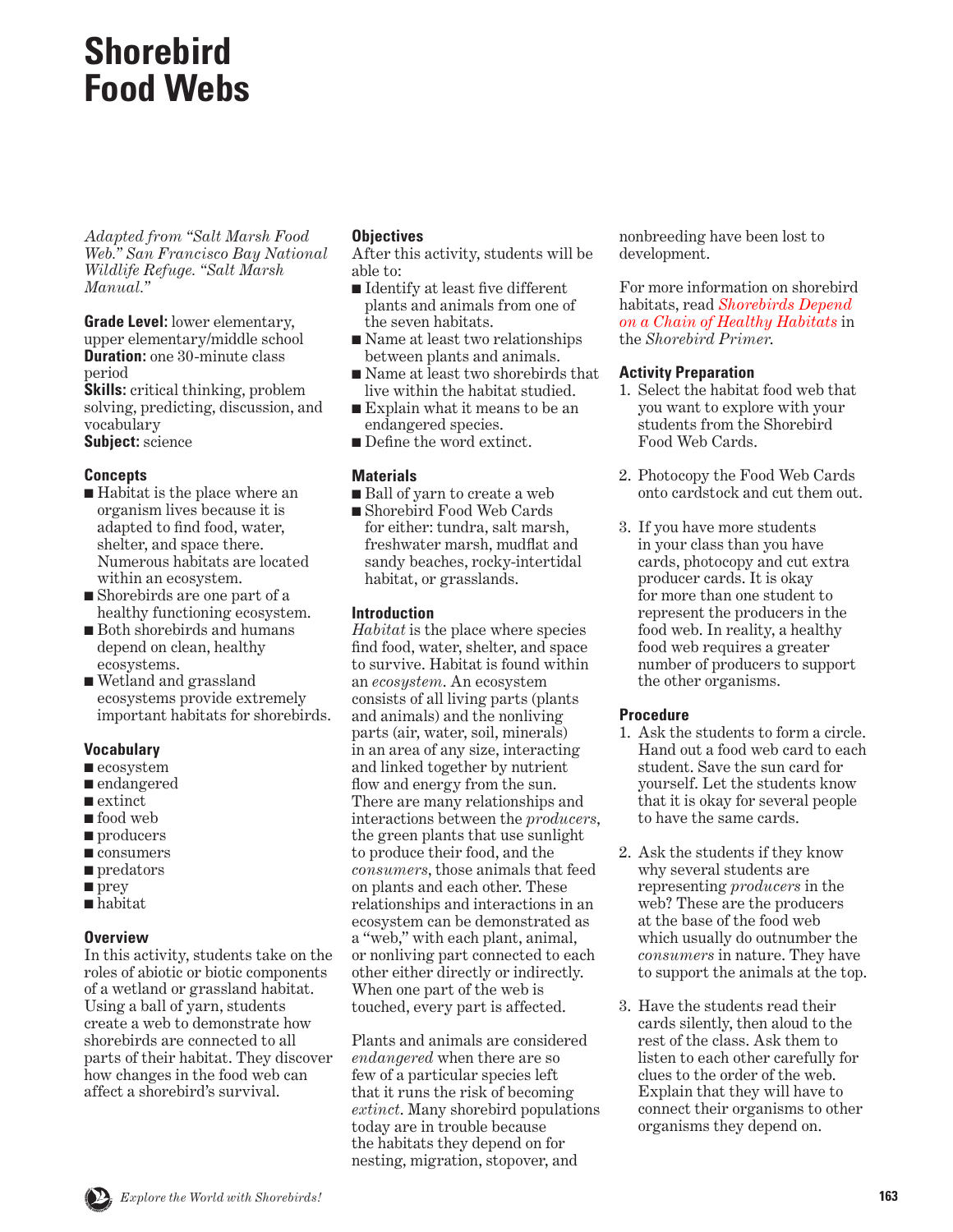- 4. You, the "sun," start the web activity. Read your card, then wrap one end of the yarn around your hand and pass the ball of yarn to the student representing the organism you are connected to. For example, the "sun" would connect to a "plant" and say " I am the sun and I provide energy for the plant to grow." NOTE: Connections can be indirect that is animals also require air, water, and sunlight.
- 5. Now the student with the ball of yarn reads his or her card and passes the ball to the organism he or she is connected to. For example, a student with a plant card would then pass the ball of yarn to an animal that eats it and say "I am a plant and provide food for  $\frac{1}{1}$ .
- 6. Continue this until all the students are connected by the web of yarn.
- 7. Discuss with students what might happen if one species were lost from the web. Simulate removing one of the organisms from the web by tugging on one line in the web or have one "organism" drop its line. Instruct everyone who feels the tug to *gently* tug the line(s) she or he is holding. This ripple effect should pass through everyone in the web.
- 8. Have a class discussion of the following questions:
	- How does the loss of one species in the food web affect the other species?
	- What would happen to the food web if one of these species were to be permanently removed from the habitat?
	- What does it mean when a species is listed as *endangered*?
	- Are any animals in this food web endangered?
	- What do you think we can do to keep shorebirds from becoming endangered?

#### **Additional Activities**

*Food Webs in Other Habitats* Make another set of food web cards for a habitat not found in your area. After creating this food web as a class, ask students to research this food web further. What other plants and animals live there? What are the environmental conditions in this habitat? Refer older students to the *Habitats Student Readings* in the *Types of Habitat* activity in this section for more information about important shorebird habitats.

*Shorebirds of Your Habitat* Read the *[Shorebird Profiles](#page-0-0)* found in the *Appendix* to find the shorebirds mentioned in your food web. Find and color the matching shorebird illustrations in the *[Shorebird Coloring Pages](#page-0-0)* of the *Appendix*.

*Make a Food Web Mobile*

Divide your class into seven teams and assign each team one of the habitat types included in this activity. Instruct each team to color its food web cards and assemble them into a mobile. Ask them to highlight, in any way they choose, any species in the web that are endangered. Have each team present its food web mobile to the entire class before hanging it in the classroom.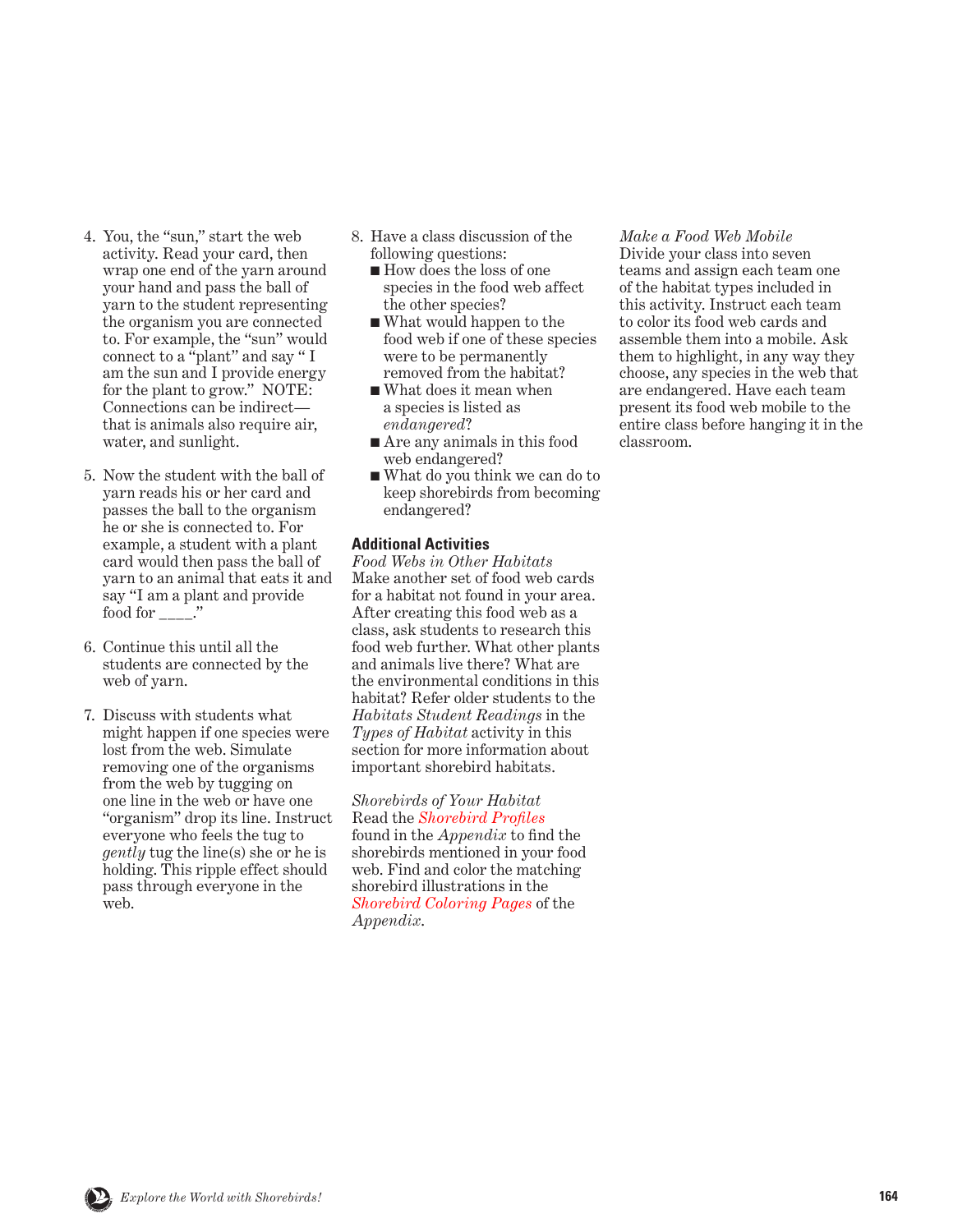### **List of Food Web Cards**

#### **Food Web Habitats**

| Tundra                     | 166 |
|----------------------------|-----|
| Freshwater Marsh           | 169 |
| Rocky-Intertidal Habitat   | 173 |
| Mudflats and Sandy Beaches | 176 |
| Grassland                  | 180 |
| Salt Marsh                 | 183 |

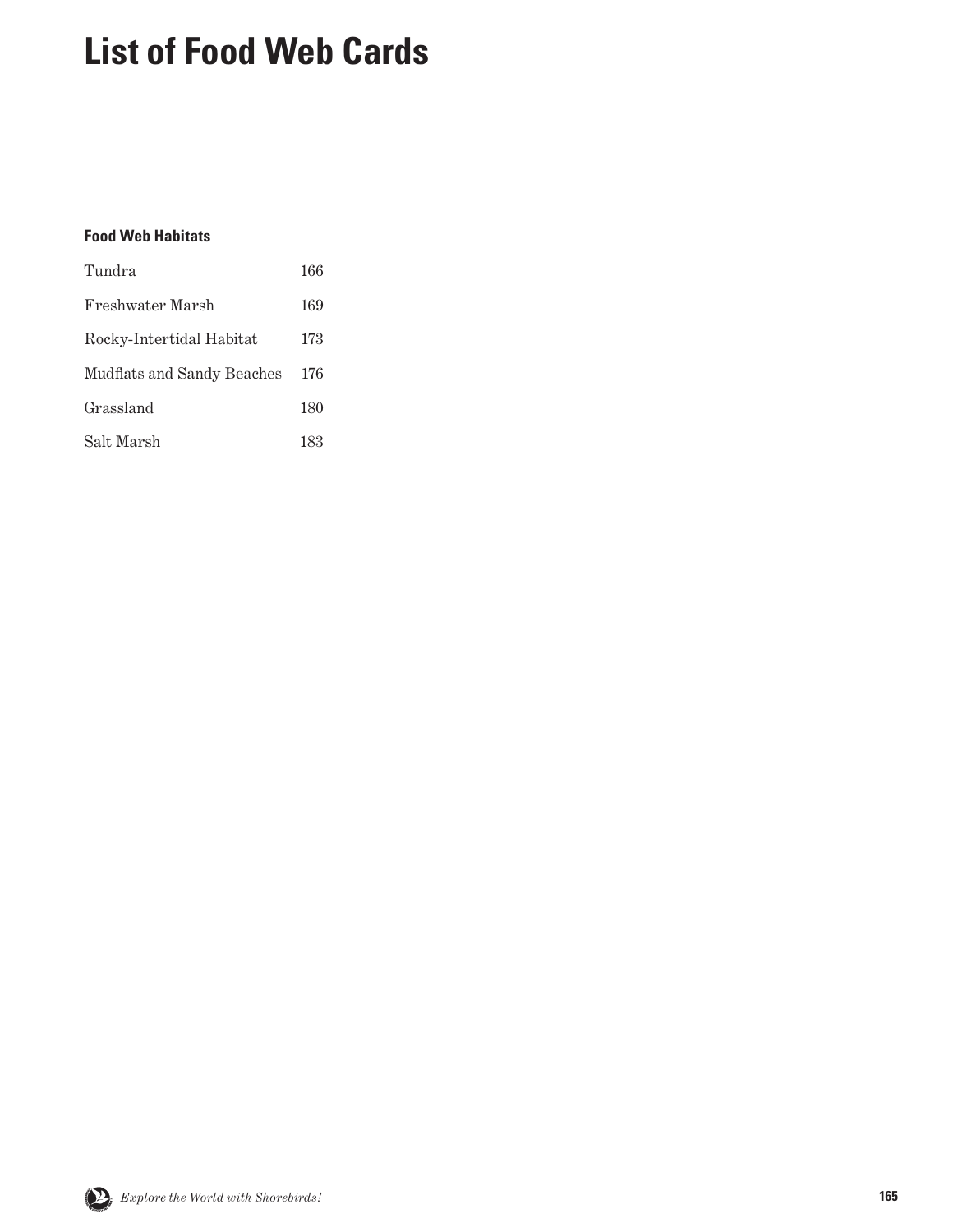#### <span id="page-3-0"></span>**Tundra Food Web Cards**

#### **Sun**

I am the sun. *Everything* on earth depends on me. And in my hands I hold the web of life.

#### **Water**

I am water. *All living things* need me to survive. Most plants and animals find me pooled in small depressions on top of the soil. I cannot seep into the hard frozen permafrost of the tundra.

# **Air**

I am air. I am made up of oxygen and nitrogen. I am very important to *all living things. Fish*, which do not breathe air directly, get oxygen from the water. It is important to keep me clean because pollution in the air is harmful to all creatures.

# **Soil**

I am soil. I am very important to *all living things. Plants* use the nutrients in me to grow. Only the top six inches of me thaws in the summer. *Animals* get their nutrients from plants. When living things die, they decompose and form a spongy layer on top of me called peat.

# **Zooplankton**

I am *zooplankton*. I like to eat *detritus, phytoplankton*, and other *zooplankton*. I am eaten by lots of different animals, including *small fish, crabs, worms* and *snails*. I can be found in the small pools of water scattered across the tundra.

# **Phytoplankton**

I am phytoplankton. I use *sunlight* to produce my own food. Many different organisms like to eat me, including *aquatic worms, zooplankton,* and *insect larvae*. You can find me floating in the small pools of water scattered across the tundra.

### **Lichen**

I am lichen—part algae, part fungus. I use *sunlight* and nutrients in the *soil* to grow. I am one of the main diets of the *caribou* that nibble on me year round!

# **Detritus**

I am detritus—dead plant material. When I was a live plant, I used *sunlight* to produce my own food. When I died, I decomposed into a material that feeds lots of other animals. *Zooplankton, insect larvae, grasshoppers,* and *beetles* eat me.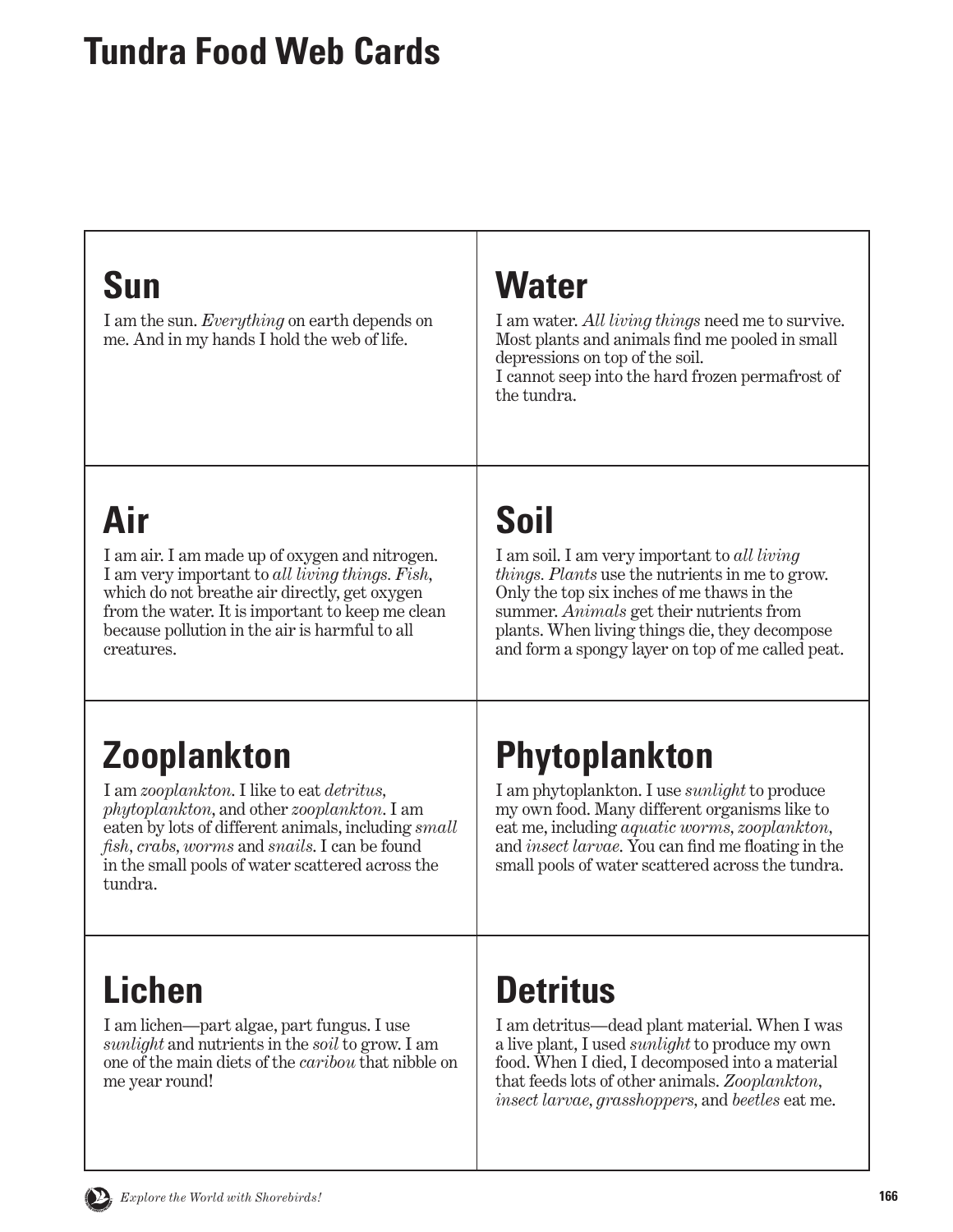#### **Tundra Food Web Cards**

## **Cloudberry**

I am cloudberry. I use *sunlight* and the *nutrients* in the soil to grow. *Ptarmigan, Arctic foxes, Arctic hares*, and *lemmings* eat my ripe berries in the fall.

## **Cotton Grass**

I am a cotton grass. I use *sunlight* and the nutrients in the *soil* to grow in clumps across the tundra. I provide shelter and nesting material to many small animals. *Lemmings, Arctic hares,*  and *musk ox* nibble my delicate shoots and eat my seeds.

# **Mosquito/Insect Larva**

I am an insect larva. I hatch from an egg my parent laid on the *cotton grass, cloudberry,*  or in the *water* of the small wetlands pools scattered across the tundra. I eat z*ooplankton, phytoplankton,* and *detritus*. Tundra shorebirds like the *Pacific-Golden Plover*, the *Buff-breasted Sandpiper*, and the *Dunlin* time their arrival at the yundra just when I am hatching because I give them lots of energy to raise their chicks.

# **Lemming**

I am a lemming. I eat tundra plants like *cloudberry* and *cotton grass* and *insect larvae, beetles,* and *grasshoppers*. I have to watch out for *Arctic foxes, gray wolves*, and *snowy owls* tundra predators that eat me.

### **Ptarmigan**

I am a ptarmigan. I eat *cloudberry, cotton grass seed*, and *insect larva*. *Arctic fox, gray wolf,* and *snowy owl* all try to make a meal of me. Thank goodness for camouflage! There aren't many places to hide from predators on the flat, barren tundra landscape.

# **Arctic Fox**

I am an Arctic fox. I eat almost anything smaller than myself. I chase tundra shorebirds like *Pacific Golden-Plover, Buff-breasted Sandpiper,*  and *Dunlin*. I will also eat *lemming, ptarmigan, Artic hare,* and even *beetles, grasshoppers,* and the berries of the *cloudberry* plant!

# **Caribou**

I am a caribou, the wild relative of the reindeer. Even though I am one of the largest animals on the tundra, I survive by nibbling the *lichen*  growing on the rocks scattered across the landscape. While I graze, I keep a careful watch for *gray wolf* which tries to catch the young and weak members of my herd.

# **Pacific Golden-Plover**

I am a Pacific Golden-Plover. Like other tundra shorebirds, I feast on *insect larvae*, *beetles* and *grasshoppers*. *Arctic fox, gray wolf,* and *snowy owl* prey on my chicks and me.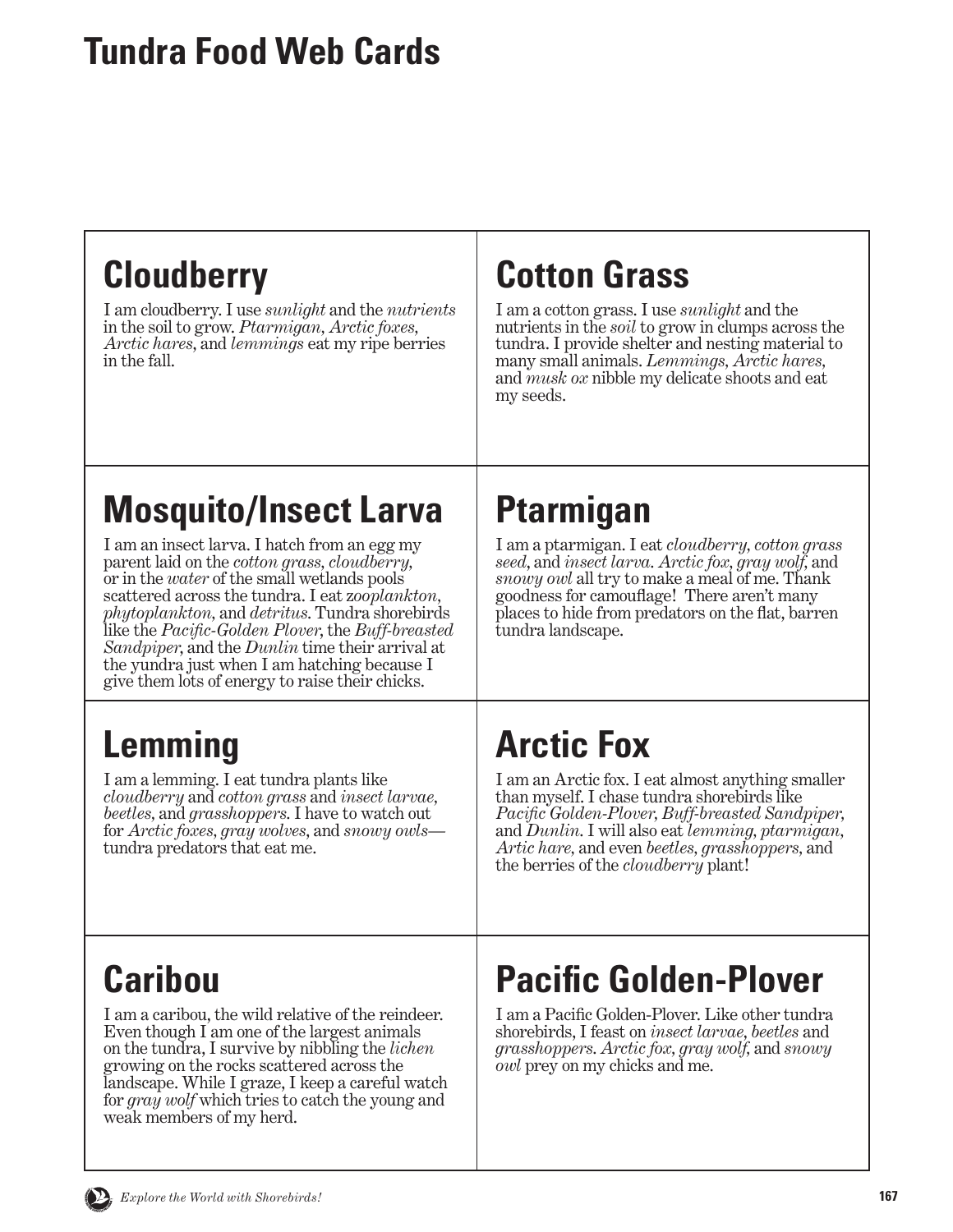#### **Tundra Food Web Cards**

#### **Buff-breasted Sandpiper**

I am a Buff-breasted Sandpiper. I use *lichen* and *dead willow leaves* to line my nest. I eat *beetles, grasshoppers*, and *insect larvae*. Sometimes *caribou* trample my nest and eggs as they slowly graze across the tundra.

#### **Dunlin**

I am a Dunlin. I feed on the abundant supply of tundra insects—*beetles, grasshoppers*, and *insect larvae*. My camouflage helps hide me from the *Arctic fox, gray wolf*, and *snowy owl* which like to eat my chicks and me.

### **Beetle**

I am a beetle. I eat whatever I can find including the bodies of dead animals! Mostly I feed on *insect eggs and larva, detritus, cotton grass, cloudberry,* and other tundra plants. In turn, I am food for *Arctic fox, Pacific Golden-Plover, Buff-breasted Sandpiper,* and *Dunlin*.

### **Grasshopper**

I am a grasshopper. I feed on tundra plants like *cloudberry, cotton grass,* and *dwarf willow*. *Arctic fox, Pacific Golden-Plover, Buff-breasted Sandpiper*, and *Dunlin* eat me.

### **Dwarf Willow**

I am a dwarf willow. I offer shelter and protection to many tundra birds and small animals. *Ptarmigan, grasshopper, caribou, lemming,* and *Arctic hare* eat my tender buds.

## **Snowy Owl**

I am a snowy owl. I hunt from above, soaring in search of *lemming, arctic hare, Arctic fox kits, Pacific Golden-Plover, Buff-breasted Sandpiper, Dunlin* adults and chicks, and *ptarmigan.* Few tundra predators can catch me, but *gray wolf* will eat me if he can.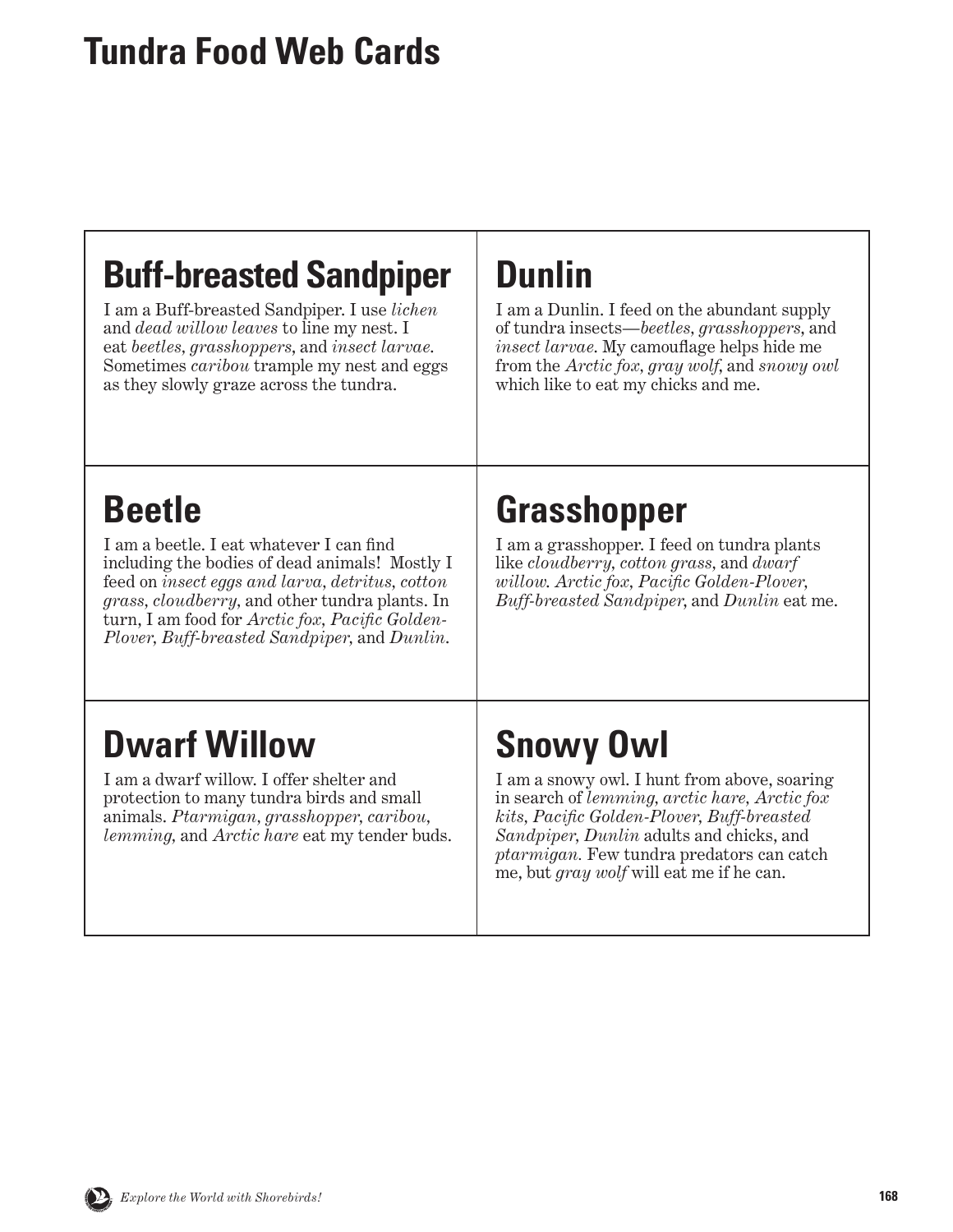#### <span id="page-6-0"></span>**Sun**

I am the sun. *Everything* on earth depends on me. And in my hands I hold the web of life.

### **Water**

I am water. *All living things* need me to survive. Rain and snowmelt bring me into the marsh.

# **Air**

I am air. I am made up of oxygen and nitrogen. I am very important to *all living things*. *Fish*, which do not breathe air directly, get oxygen from the water. It is important to keep me clean because pollution in the air is harmful to all creatures.

# **Soil**

I am soil. I am very important to *all living things. Plants* use the nutrients in me to grow. *Animals* get their nutrients from plants. When living things die, they decompose and return their nutrients to me.

# **Zooplankton**

I am *zooplankton*. I like to eat *detritus, phytoplankton* and other *zooplankton*. I am eaten by lots of different animals, including *small fish, aquatic worms, snails, tadpoles,* and *mosquito larvae* as I swim through the water.

# **Phytoplankton**

I am phytoplankton. I use *sunlight* to produce my own food. Many different organisms like to eat me, including *aquatic worms, zooplankton, insect larvae,* and *tadpoles* as I float in the water.

## **Detritus**

I am detritus—dead plant material. When I was a live plant, I used *sunlight* to produce my own food. When I died, I decomposed into a material that feeds lots of other animals. *Zooplankton, insect larvae, tadpoles*, and *fish fry* eat me.

# **Cattail**

I am a cattail. I use the *sun, water,* and *soil* to grow in the shallows of the freshwater marsh. *Muskrat* eat my tender shoots and collect my stalks to make their huts. *Red-winged Blackbirds* nest within my tall growth.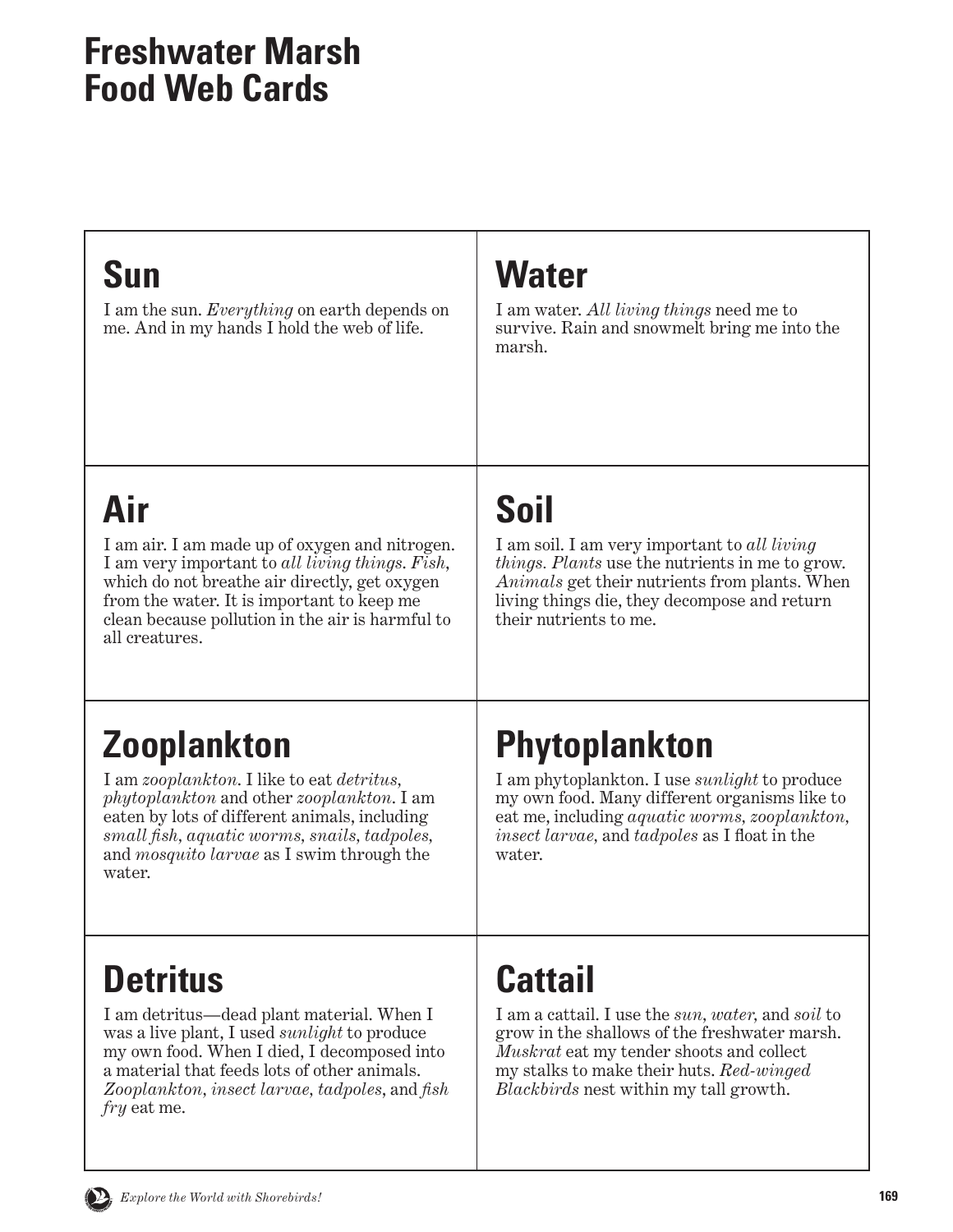## **Rush**

I am a rush. I use the *sun, water,* and *soil* to grow along the edges of the freshwater marsh. Many wetland creatures including *Mallard ducks* eat the seeds I drop.

### **Snail**

I am a snail. I eat *phytoplankton* and *zooplankton*. Lots of different birds prey on me, such as *Spotted Sandpiper, Hudsonian Godwit,* and *Great Blue Heron.* I live in the mudflats of the wetland.

# **Duckweed**

I am duckweed. I float on top of the *water* like little green dots, using the sun to make food for myself. *Mallard ducks* use their strainer-like bills to collect me off the water's surface.

# **Dragonfly**

I am a dragonfly. As a winged adult I am a fierce *mosquito* predator. I have to watch out for birds that like to eat me, like the *Redwinged Blackbird* and *sunfish* that grab me as I drink from the surface of the water. *Humans* who sometimes like to collect me are a danger too!

### **Insect Larva**

I am a dragonfly larva. I begin life in the water eating *detritus, small fish, tadpoles,* and other *insect larvae.* However, *fish, frogs*, and *turtles*  like to eat me when they can.

# **Mosquito**

I am a female mosquito. When I am hungry I look for any warm-blooded animal to feed on. At the wetland, I feed on *muskrat, Mallard duck, Red-winged Blackbird, Spotted Sandpiper*, and *Hudsonian Godwit*, but I like *humans* the best!

# **Mallard Duck**

I am a Mallard duck. I spend my time straining *duckweed* from the water's surface. I often get an *invertebrate* along with my plant meal. Unleashed *dogs* and *humans* are my biggest threats.

## **Great Blue Heron**

I am a Great Blue Heron. I use my sharp, pointed bill to spear *fish* and *frogs*. Like Mallard duck, unleashed *dogs* are a threat to my chicks and me.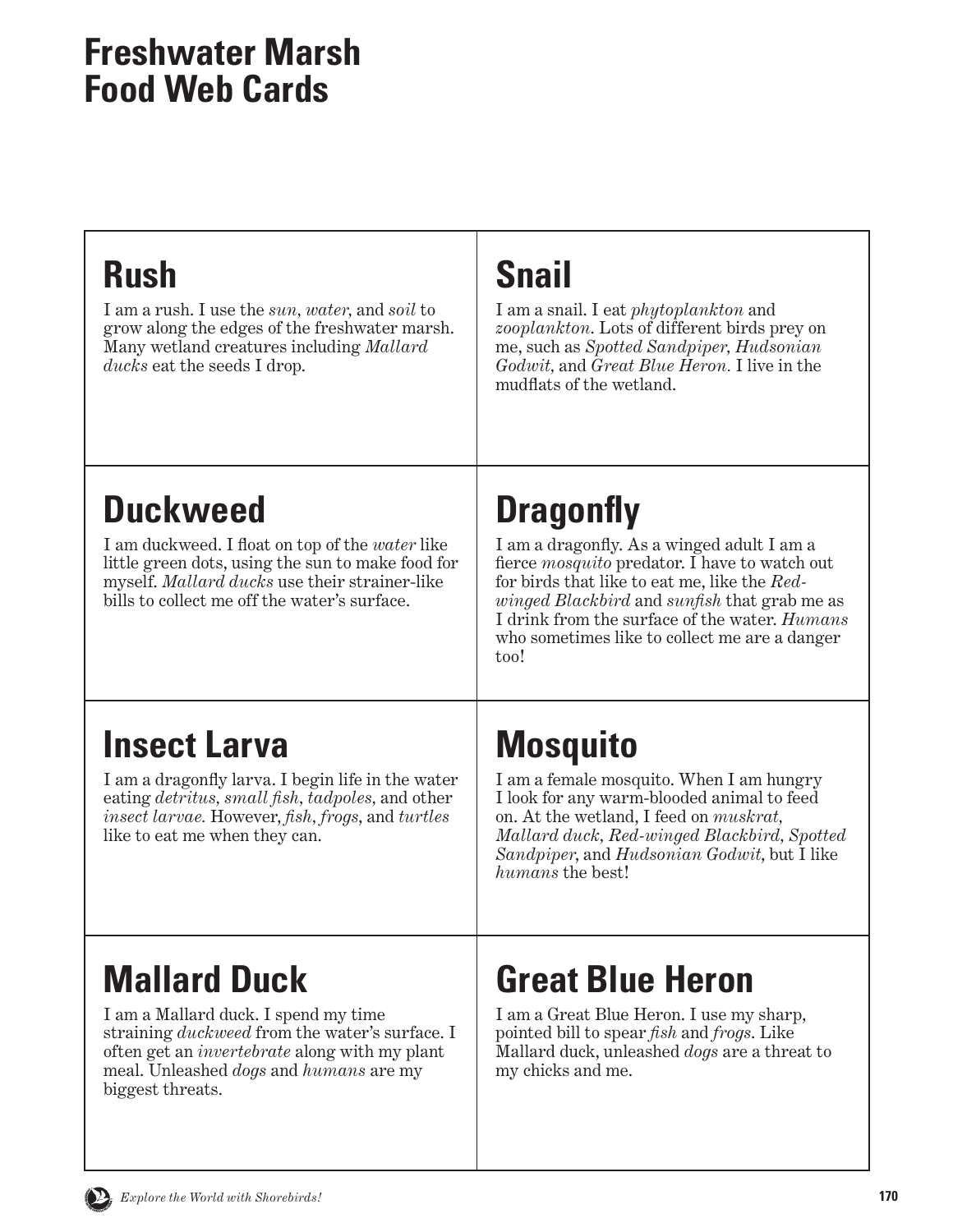| <b>Sunfish</b><br>I am a sunfish. I take shelter as a young fry<br>among the <i>cattails</i> and <i>rushes</i> , eating <i>detritus</i> ,<br>zooplankton, phytoplankton, and small insect<br><i>larva</i> . As I grow, I venture out into the open<br>water area of the pond in search of a bigger<br>meal—dragonifies as they try to take a drink,<br>tadpoles, and small frogs. | <b>Muskrat</b><br>I am a muskrat. I eat <i>cattails</i> and use them<br>to build my home. If I am not careful I may<br>be trapped by a <i>human being</i> or caught by an<br>unleashed <i>dog. Red fox</i> likes to eat my young—<br>and me too!                                                              |
|-----------------------------------------------------------------------------------------------------------------------------------------------------------------------------------------------------------------------------------------------------------------------------------------------------------------------------------------------------------------------------------|---------------------------------------------------------------------------------------------------------------------------------------------------------------------------------------------------------------------------------------------------------------------------------------------------------------|
| <b>Leopard Frog/Tadpoles</b><br>I am a leopard frog. As a tadpole I feast on the<br><i>detritus</i> near the edges and on the bottom of the<br>wetland. I am food to fish and <i>dragonfly larvae</i><br>when I am young. Once I am a frog, even more<br>wetland creatures consider me food, including<br>Great Blue Heron.                                                       | <b>Red-winged Blackbird</b><br>I am a Red-winged Blackbird. I make my nest<br>among the tall <i>cattails</i> at the edge of the wetland<br>pond. I eat wetland insects like <i>dragonflies</i> and<br><i>mosquitoes.</i> A stray <i>dog</i> or a <i>red fox</i> will make a<br>meal of me when they catch me. |
| <b>Spotted Sandpiper</b><br>I am a Spotted Sandpiper. I probe the wetland<br>mud for <i>tiny</i> snails and <i>insect larvae</i> . I move<br>quickly and am well camouflaged to help me hide<br>from red fox and dog.                                                                                                                                                             | <b>Hudsonian Godwit</b><br>I am a Hudsonian Godwit. My long, slightly<br>upcurved bill is perfect for finding snails and<br>insect larvae in the mud. If I am not careful, I<br>can become food for red fox or dog.                                                                                           |

# **Red Fox**

I am a red fox. I am the great hunter of the wetland. I eat *Mallard ducks, muskrats, Red-winged Blackbirds, Spotted Sandpipers,* and *Hudsonian Godwits* when I can catch them. I am happy, however, to eat *leopard frogs* too. I watch out for *dogs*, a relative of mine that is often quite bigger than I am. I also stay clear of *human beings* who sometimes trap me for my beautiful red fur coat.

# **Dog**

I am a dog. I love to chase anything that runs. I can catch *Mallard ducks, muskrats, Red-winged Blackbirds, Spotted Sandpipers, Hudsonian Godwits, Great Blue Herons*, and even *leopard frogs* when I am loose in the wetland!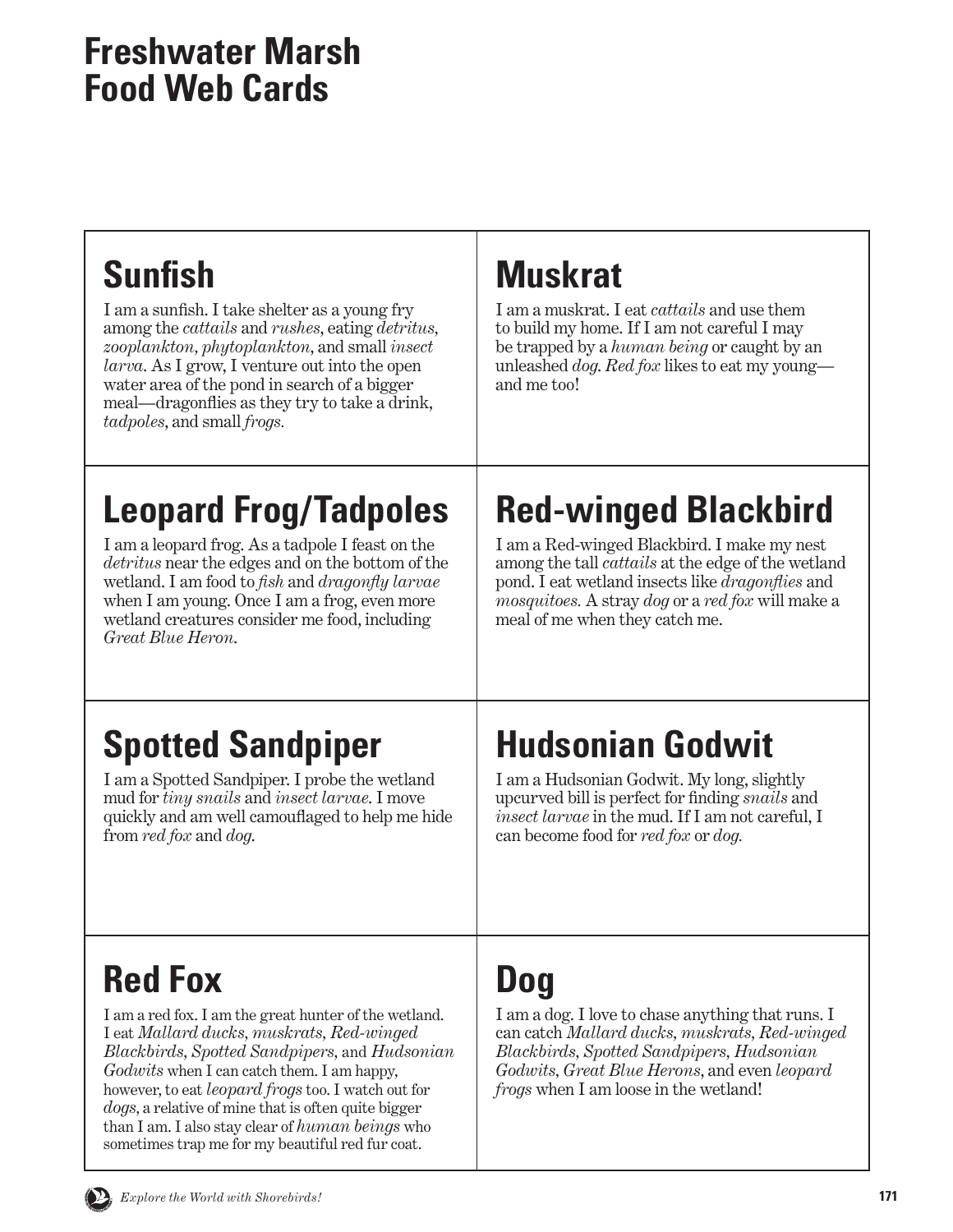#### <span id="page-9-0"></span>**Human Being**

I am a human being. As you know, I eat a huge variety of foods including *ducks* and *fish*. I am at the top of the food chain, so no animals prey on me except that pesky *mosquito*! Sometimes I drain wetlands to build homes and businesses or to make way for roads and shopping centers. *Dog* often accompanies me on my walks, and I let him run off-leash for exercise.

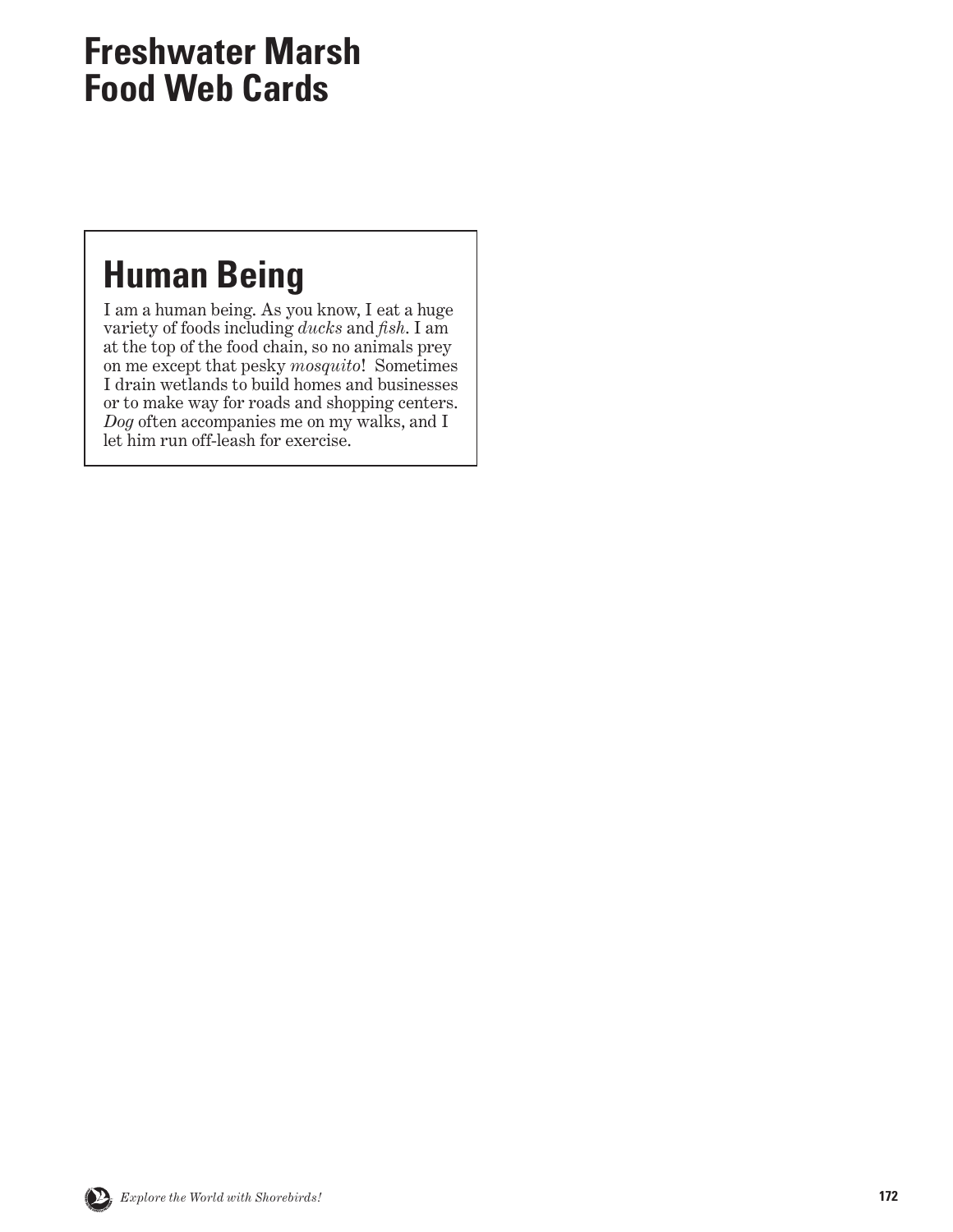#### <span id="page-10-0"></span>**Rocky-Intertidal Habitat Food Web Cards**

#### **Sun**

I am the sun. *Everything* on earth depends on me. And in my hands I hold the web of life.

### **Water**

I am water. *All living things* need me to survive. Saltwater from ocean tides and freshwater from the rain collect in small pools among the rocks.

# **Air**

I am air. I am made up of oxygen and nitrogen. I am very important to *all living things. Fish,* which do not breathe air directly, get oxygen from the water. It is important to keep me clean because pollution in the air is harmful to all creatures.

# **Rocky Substrate**

I am rock. I take the place of soil in the rocky intertidal habitat. *Seaweed* anchors its roots to me. *Mussels, limpets, barnacles, starfish*, and *sea urchins* cling to my surface as waves crash to shore.

# **Zooplankton**

I am *zooplankton*. I like to eat *detritus, phytoplankton* and other *zooplankton*. I am eaten by lots of different animals, including *small fish, aquatic worms, shrimp, clams*, and *barnacles* as I swim through the water.

# **Phytoplankton**

I am phytoplankton. I use *sunlight* to produce my own food. Many different organisms like to eat me, including *small fish, aquatic worms, zooplankton, shrimp, clams*, and *barnacles* as I float in the water.

## **Detritus**

I am detritus—dead plant material. When I was a live plant, I used *sunlight* to produce my own food. When I died, I decomposed into a material that feeds lots of other animals. *Zooplankton, phytoplankton, tidepool shrimp, aquatic worms, clams*, and *barnacles* eat me.

## **Seaweed**

I am seaweed. I use *sunshine* to make food for myself. *Sea urchins* and *small fish* nibble at me as I cling to the rocks. I also provide places for fish and other wildlife to hide. When I die and become *detritus*, I am eaten by many other organisms.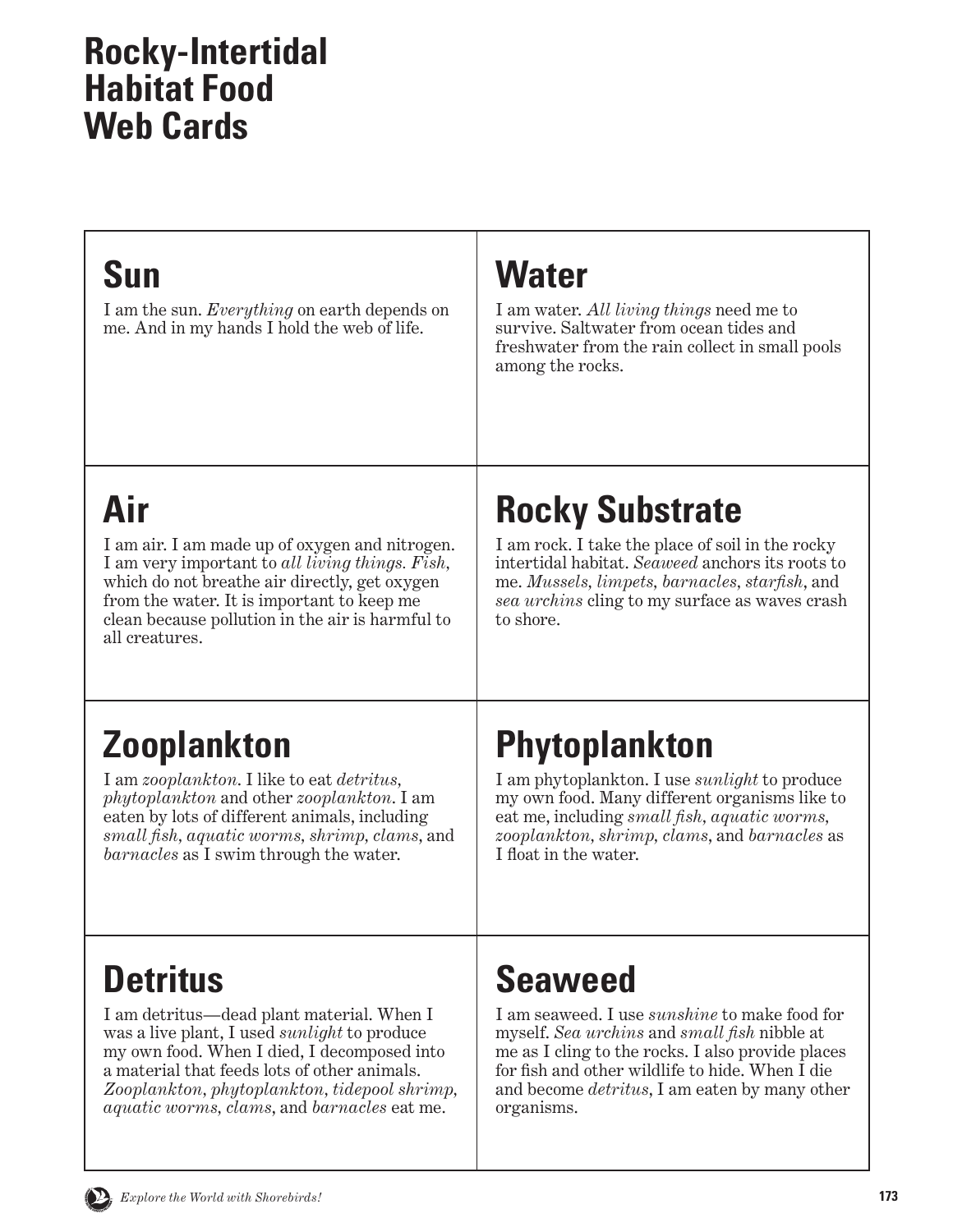#### **Rocky-Intertidal Habitat Food Web Cards**

# **Tidepool Shrimp**

I am a tidepool shrimp. I feed on *seaweed* and *detritus* floating through the water. *Ruddy Turnstones, starfish*, and *gulls* make a meal of me.

### **Limpet**

I am a mussel called a limpet. I cling to the rocks like a suction cup. I eat *phytoplankton* and *zooplankton* that floats in with the tide. *American Oystercatchers* use their strong, flattened beak to pry me off the rocks to eat my soft body that is hidden under my shell.

# **Razor Clam**

I am a razor clam. I burrow deep into the sand and wait for the tide to bring me a fresh supply of *phytoplankton* and *zooplankton* with each pulse of the surf. Birds like *gulls, Ruddy Turnstones,* and *oystercatchers* are always looking to make a meal of me. *Starfish* and *Gulls* eat me too when rough surf brings me to the surface.

# **Sea Urchin**

I am a sea urchin. I cling to the *rocks* as the surf rolls in and out of the tidepool. I eat *seaweed* that grows on the rocks or is brought in with the surf. *Gulls, sea otters*, and *starfish* like to eat me.

# **Starfish**

I am a starfish. I cling to the *rocks* as the surf rolls in out of the tidepool. I eat anything that I can get my strong arms around, mostly *clams, limpets, barnacles, oysters*, and *sea urchins. Gulls* like to eat me if they can tear me loose from the rocks.

# **Gull**

I am a gull. I eat almost anything I can find on the beach—*starfish, sea urchins, clams*, and even the chicks and eggs of shorebirds like *oystercatcher* and *Ruddy Turnstone*!

### **Oystercatcher**

I am an oystercatcher. I use my chisel-like beak to pry open the shells of *razor clams* and *oysters* and to pull *limpets* from the rocks. *Gulls* prey on my eggs and chicks.

# **Ruddy Turnstone**

I am a Ruddy Turnstone. I get my name from the way I flick over *seaweed* or turn over small stones in search of small marine invertebrates like *snails, aquatic worms, razor clams,* and *tidepool shrimp* to eat. *Gulls* prey on my eggs and chicks.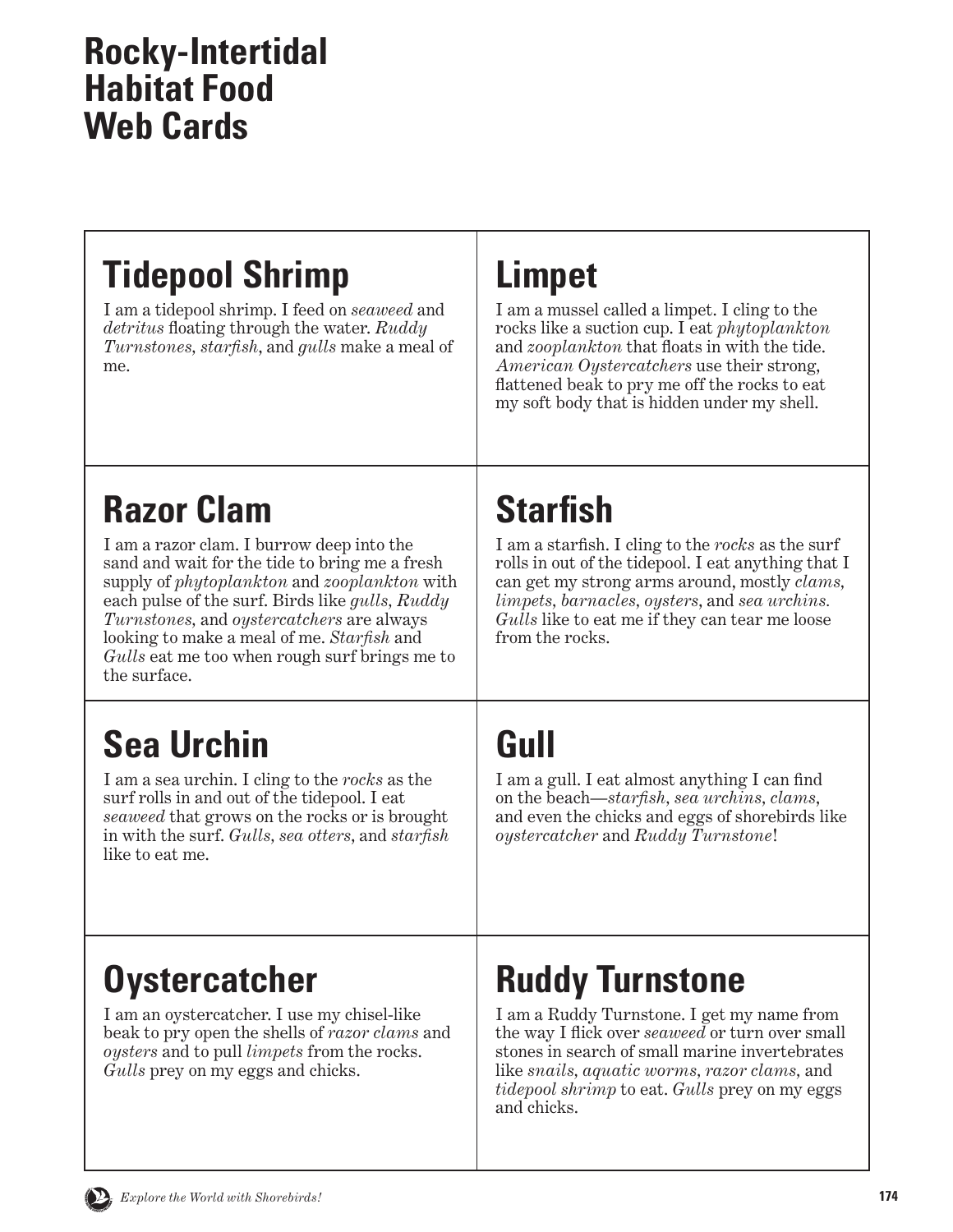#### **Rocky-Intertidal Habitat Food Web Cards**

#### **Small Fish**

I am a small marine fish. The tide brings me into the rocky tidepool where I spend my time nibbling on the *seaweed* I find there. If I am not careful, a *starfish* or a *Gull* may make a meal of me.

#### **Barnacle**

I am a barnacle. I filter *zooplankton, phytoplankton,* and *detritus* from the water for food. *Starfish* eat me.

# **Oyster**

I am an oyster. I filter *zooplankton* and *phytoplankton* by sucking ocean water into my shell through my siphon. *Crabs, starfish, oystercatchers* and *human beings* eat me.

# **Aquatic Worm**

I am an aquatic worm. I eat mostly *detritus, phytoplankton,* and *zooplankton*. Lots of animals eat me, including *gulls* and *Ruddy Turnstones*. I live in the wet sand along the shoreline.

# **Human Being**

I am a human being. I harvest *oysters* from the sea for food. I sometimes bring my pets to the ocean for a swim and accidentally disturb *Ruddy Turnstones* and *oystercatchers* when they are feeding.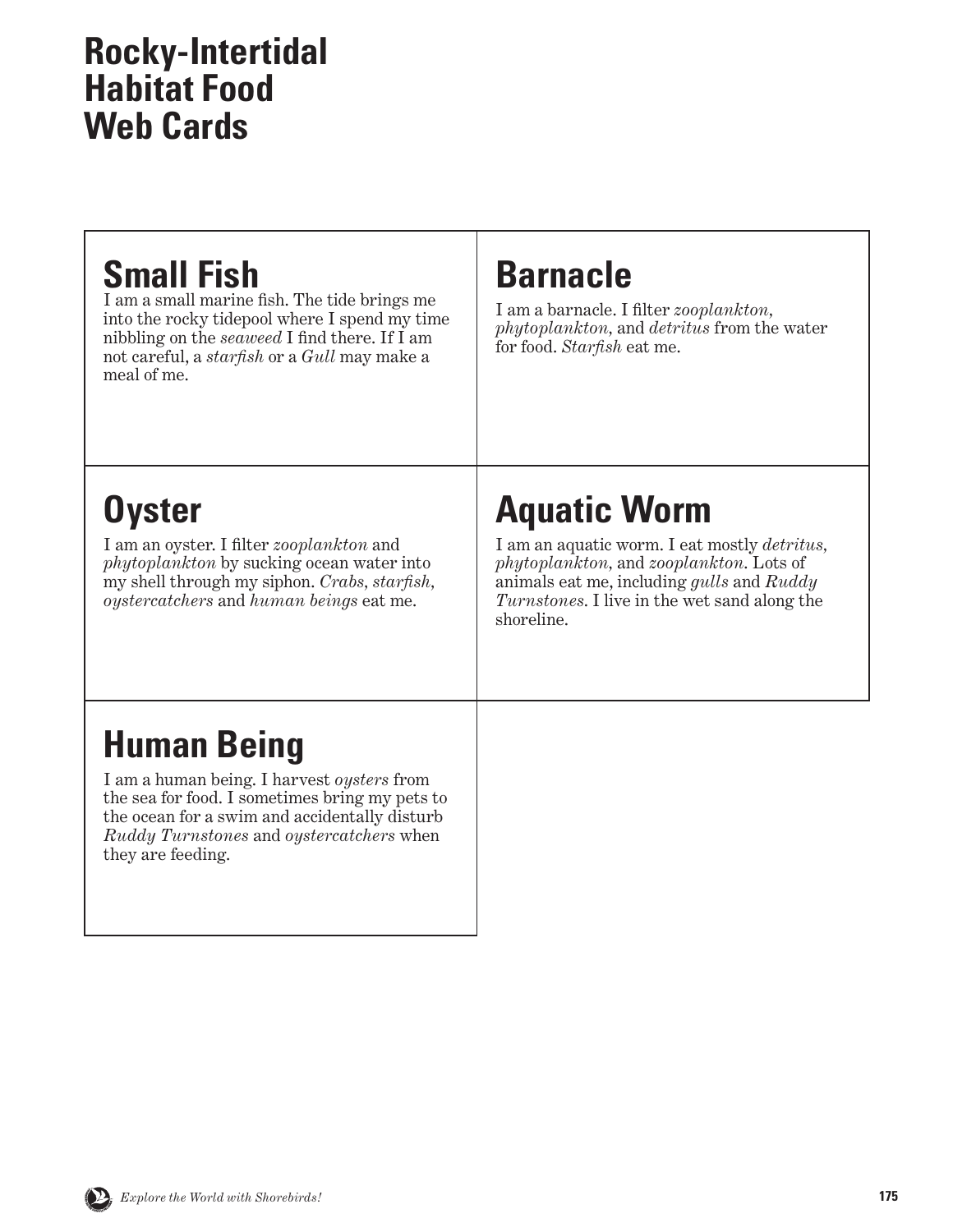#### <span id="page-13-0"></span>**Sun**

I am the sun. *Everything* on earth depends on me. And in my hands I hold the web of life.

### **Water**

I am water. *All living things* need me to survive. Saltwater from ocean tides and freshwater from the rain bring me to mudflats and sandy beaches.

# **Air**

I am air. I am made up of oxygen and nitrogen. I am very important to *all living things*. It is important to keep me clean because pollution in the air is harmful to all creatures.

# **Soil**

I am soil. I am very important to *all living things. Grasses* use the nutrients in me to grow. When living things die, they decompose and return their nutrients to me.

# **Zooplankton**

I am *zooplankton*. I like to eat *detritus, phytoplankton* and other *zooplankton*. I am eaten by lots of different animals, including *small fish, aquatic worms, snails, invertebrate larvae*, and *sand fleas* as lake tides and river floods carry me in.

# **Phytoplankton**

I am phytoplankton. I use *sunlight* to produce my own food. Many different organisms like to eat me, including *aquatic worms, zooplankton, invertebrate larvae,* and *sand fleas* as lake tides and river floods carry me in.

## **Detritus**

I am detritus--dead plant material. When I was a live plant, I used *sunlight* to produce my own food. When I died, I decomposed into a material that feeds lots of other animals. *Zooplankton, phytoplankton, shrimp, sand fleas, aquatic worms, fiddler crabs,* and *clams* depend on me for food.

#### **Invertebrate Eggs and Larvae**

I am an invertebrate egg that will hatch into a larva. Snails, worms, sand fleas, clams, shrimps, and crabs all lay eggs. Sooner or later many of me end up becoming food for Sanderlings, Dowitchers, Black-bellied Plovers, and fiddler crabs.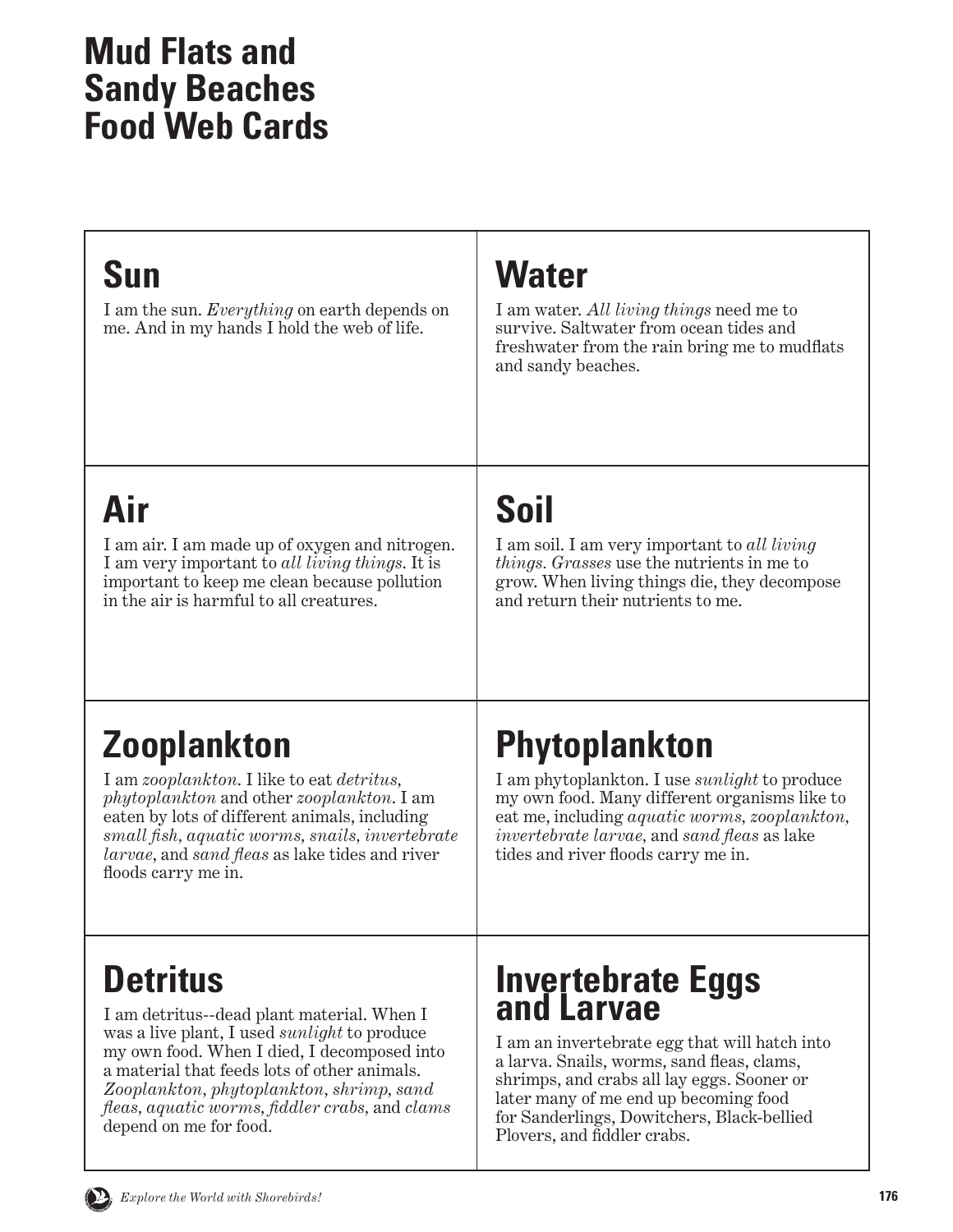### **Snail**

I am a snail. I eat *phytoplankton* and *zooplankton*. Lots of different birds prey on me--such as *Dowitchers, Laughing Gulls, Sanderlings,* and *Black-bellied Plovers*. I live in the grasses of the mudflats and the *seaweed* that washes up along the sandy beach.

## **Aquatic Worm**

I am an aquatic worm. I eat mostly *detritus, phytoplankton*, and *zooplankton*. Lots of animals eat me, including *Laughing Gulls, Sanderlings, Dowitchers,* and *Black-bellied Plovers*. I live in the wet sand and mud along the shoreline.

# **Sand Flea**

I am a sand flea, but you may know me as a "sand hopper." I am not really a flea at all but a marine crustacean. I feed mostly on decaying seaweed called *detritus*. Shorebirds like *Sanderlings, Dowitchers,* and *Black-bellied Plovers* pick through washed up *seaweed* and *grasses* along the edges of the mudflat in search of me.

# **Clam**

I am a clam. I burrow deep into the sand and wait for the tide to bring me a fresh supply of *phytoplankton* and *zooplankton* with each pulse of the surf. Birds like *Laughing Gulls, Dowitchers*, and *Black-bellied Plovers* probe the sand for me.

# **Fiddler Crab**

I am a fiddler crab. I get my name from my one oversized claw that looks like a violin (fiddle) and the smaller one that looks like a bow. I eat any small plants or animals I can pick up with my claws s*and fleas, aquatic worms, snails, invertebrate eggs* and *larvae, clams,* and *shrimp.Laughing Gulls* and *raccoons* catch and eat me when I venture too far away from the safety of my underground burrow.

# **Shrimp**

I am a shrimp. I feed on *seaweed* and *detritus*  floating through the water. *Laughing Gulls, Dowitchers*, and *Black-bellied Plovers* make a meal of me.

## **Dowitcher**

I am a Dowitcher. I use my bill like a sewing machine needle, probing the sand and mud for *invertebrate eggs and larva, snails, aquatic worms, sand fleas,* and *clams*. I am afraid of *raccoons, Laughing Gulls*, and *human beings.*

# **Black-bellied Plover**

I am a Black-bellied Plover. You will find me running back and forth from the water's edge, picking food off the surface of the sand or mud. I eat *snails, aquatic worms, sand fleas, clams,*  and *invertebrate eggs and larvae* like the other shorebirds here.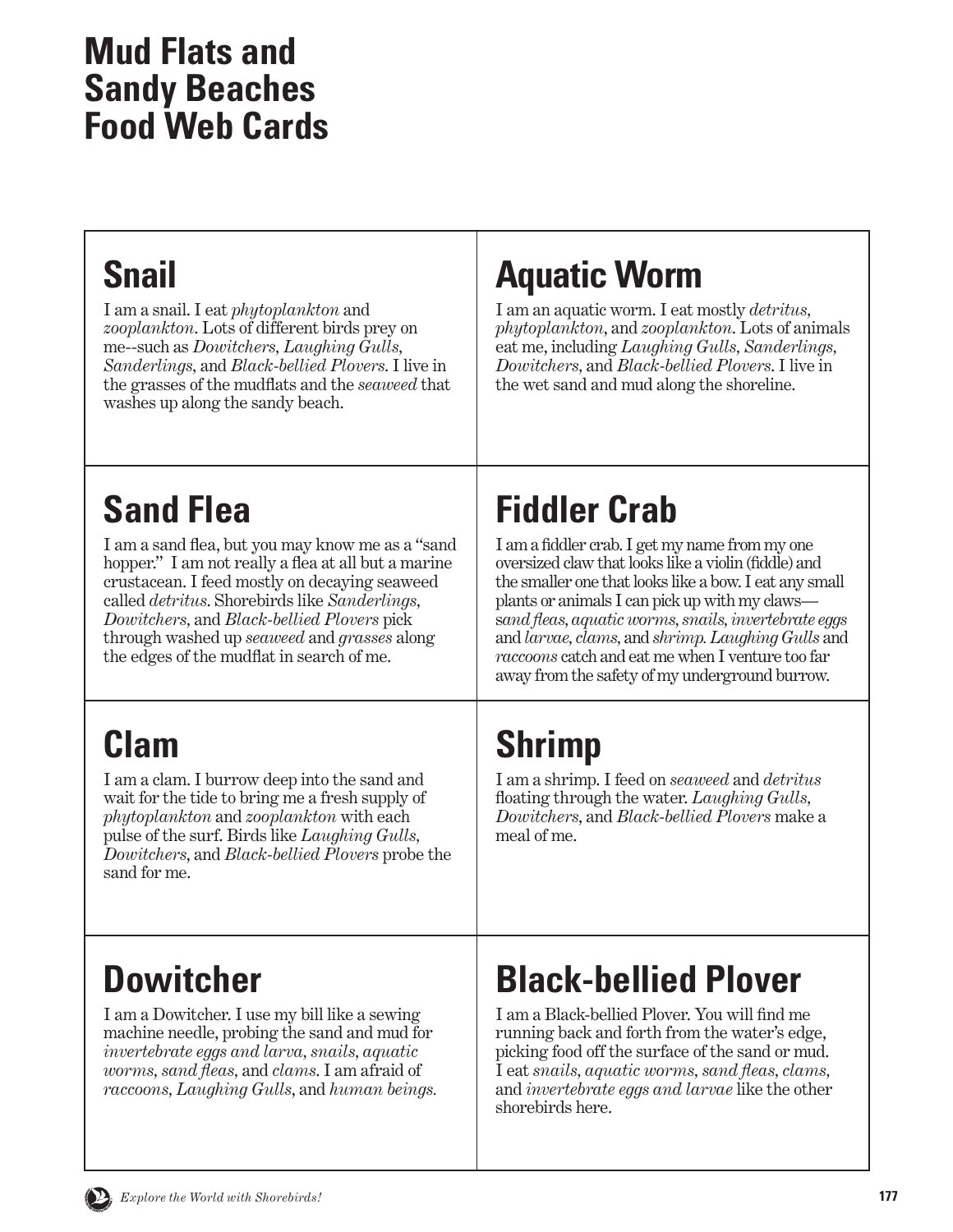## **Sanderling**

I am a Sanderling, sometimes called a "wave chaser." What I am really doing is trying not to get wet while I peck for small bits of food like *invertebrate eggs and larvae, aquatic worms, sand fleas, clams*, and *snails*.

## **Laughing Gull**

I am a Laughing Gull. I am a bold and persistent predator. I will attack unsuspecting *Sanderlings, Black-bellied Plovers*, and *Dowitchers*. I also eat *shrimp, snails, crabs,*  and even *mice* when I can catch them!

### **Grass**

I am grass. I grow in the *soil* along the edges of the mudflats and on areas of the sand dunes. I use *sunlight, water*, and *air* to grow and produce my own food. *Mice* nibble on me; *shorebirds*  use my dead stalks to line their nests; some *invertebrate eggs and larva* cling to me where I am wet and grow near the water's edge. *Crabs*  and *snails* hide within me.

#### **Raccoon**

I am a raccoon. I eat just about anything I can find. *Human beings* help me by leaving their food scraps and trash behind. When they get too close to a shorebird nest, they unknowingly leave a scent trail that I can follow right to my prey!

## **Mouse**

I am a mouse. I eat grasses growing along the edges of the mudflat. *Laughing Gulls* and *raccoons* sometimes eat my young and me.

## **Human Being**

I am a human being. I accidentally disturb *Sanderlings, Black-bellied Plovers*, and *Dowitchers* when I walk too close to where they are feeding. I unknowingly trample nests and lead predators like the *raccoon* right to the nests of shorebirds when I get close enough to see the eggs and chicks.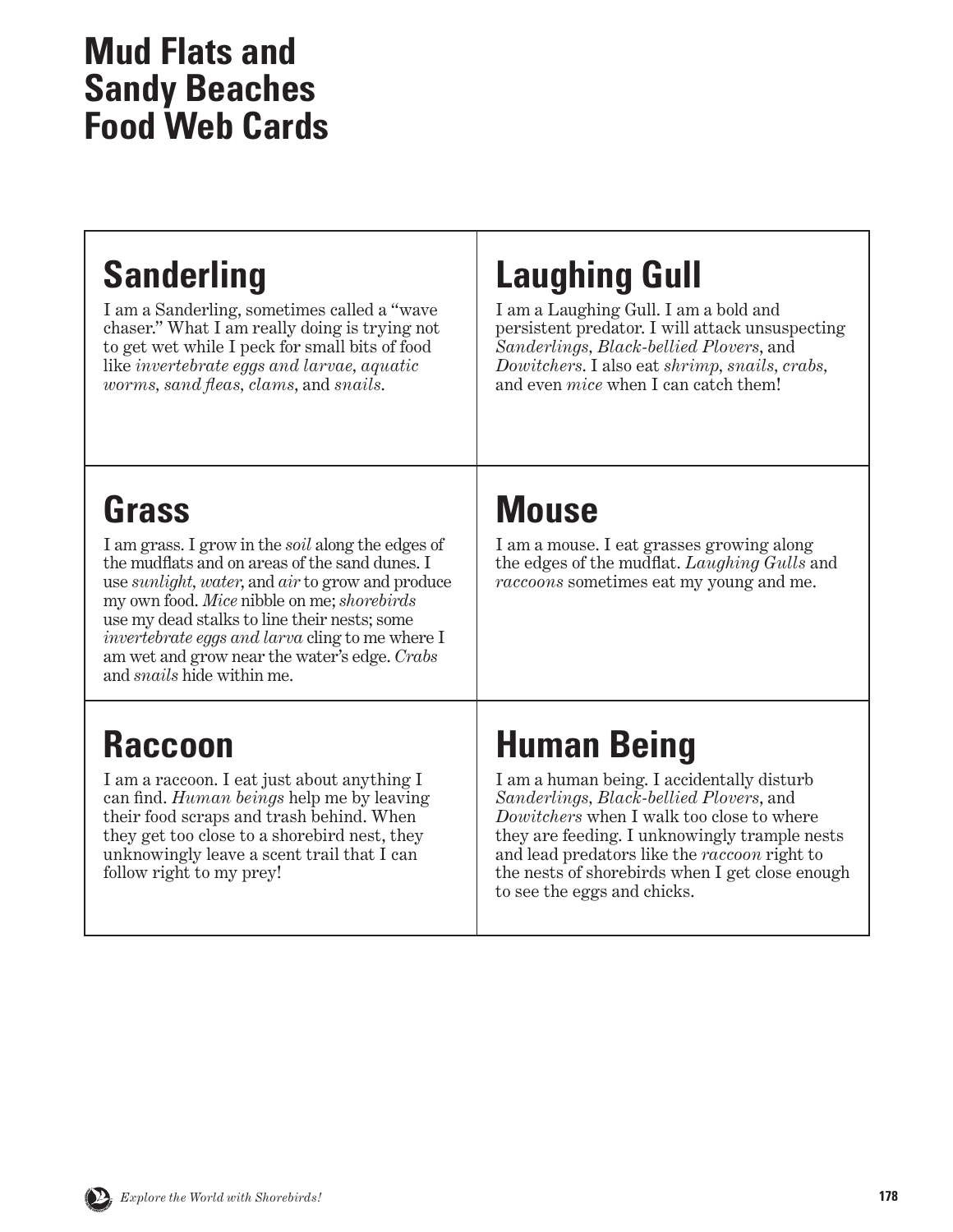*Flyway-Specific Additional Cards*

#### **Horseshoe Crab**

#### **(Atlantic Flyway)**

I am a horseshoe crab, a coastal scavenger. I will eat just about any small animal the surf brings me, including clams and aquatic worms. I am a favorite food of coastal birds including gulls. When I am just an egg, Ruddy Turnstones feast on me too. In fact, thousands of shorebirds time their spring migration along the Atlantic flyway to arrive when I am laying eggs. My eggs provide important energy that shorebirds need to continue their journey to the Canadian tundra. It is okay that they eat my eggs because the eggs are on top of the sand and would not hatch anyway.

### **Snowy Plover**

#### **(Pacific Flyway)**

I am a Snowy Plover. I nest in the flat, open sandy beach habitat. Laughing Gulls and raccoons eat my eggs and even sometimes my chicks. Human beings get too close to me and scare me off my nest or disturb me while I am feeding on snails, aquatic worms, sand fleas, and clams. They also unknowingly walk or drive on my nests.

# **Red Knot**

#### **(Atlantic Flyway)**

I am a Red Knot. I migrate from Tierra Del Fuego, Argentina to the Delaware Bay to feast on horseshoe crab eggs. This gives me the energy to continue my flight to the Canadian tundra to nest.

# **Piping Plover**

#### **(Atlantic Flyway)**

I am a Piping Plover. I nest in the flat, open sandy beach habitat. Laughing Gulls and raccoons eat my eggs and even sometimes my chicks. Human beings get too close to me and scare me off my nest or disturb me while I am feeding on snails, aquatic worms, sand fleas, and clams. They also unknowingly walk or drive on my nests.

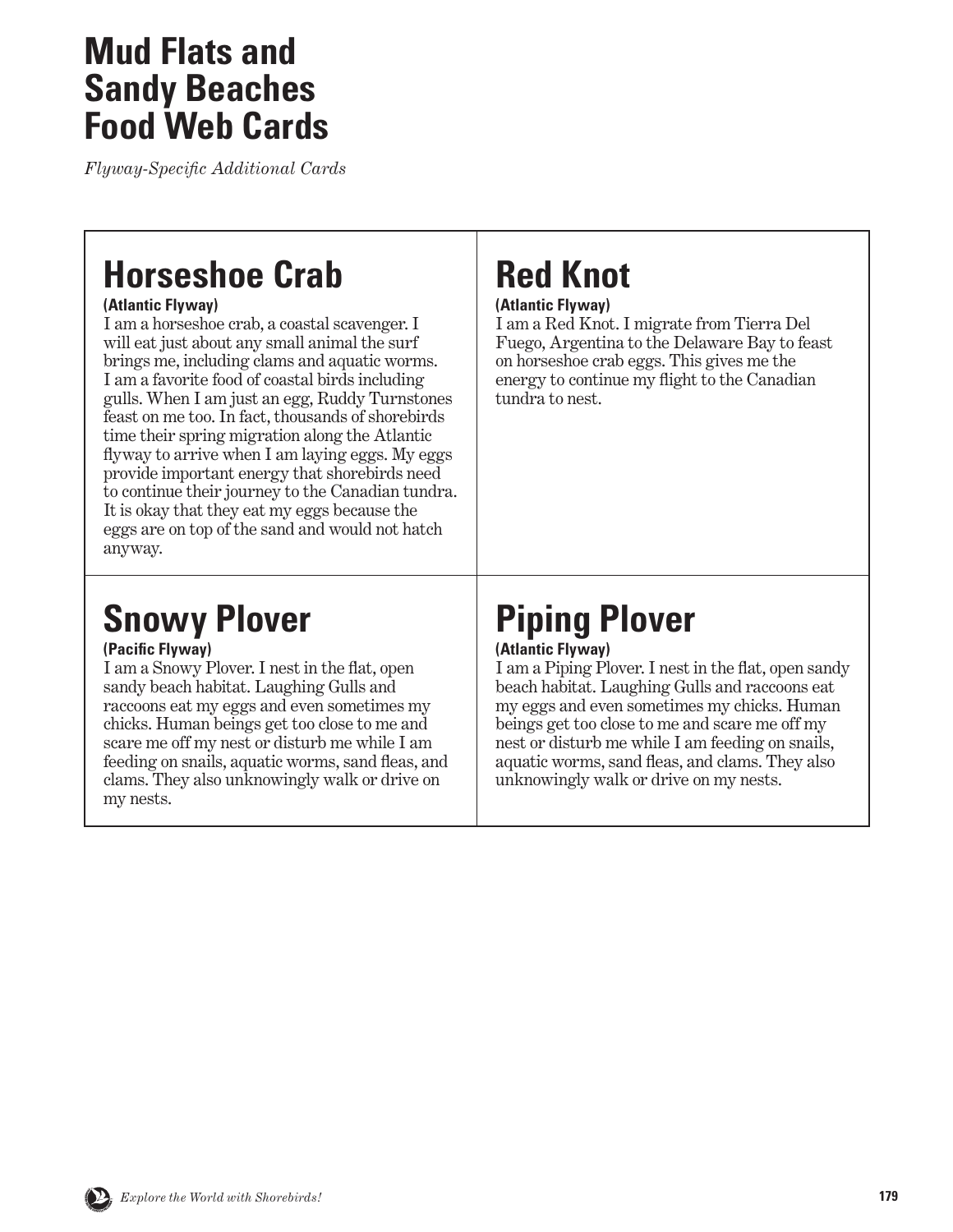#### <span id="page-17-0"></span>**Grassland Food Web Cards**

#### **Sun**

I am the sun. *Everything* on earth depends on me. And in my hands I hold the web of life.

### **Water**

I am water. *All living things* need me to survive. Rainwater brings me to the potholes hidden within the grassy landscape.

# **Air**

I am air. I am made up of oxygen and nitrogen. I am very important to *all living things*. It is important to keep me clean because pollution in the air is harmful to all creatures.

# **Soil**

I am soil. I am very important to *all living things. Plants* use the nutrients in me to grow and provide food to many other kinds of animals. When living things die, they decompose and return their nutrients to me.

# **Big Bluestem**

I am big bluestem. I use the *soil* and the *sun* to grow. I am eaten by lots of different animals, including *grasshoppers, beetles, prairie dogs, ground squirrels, cottontail rabbits,* and even the noble *bison.*

# **Purple Coneflower**

I am purple coneflower. I use the *soil* and the *sun* to grow. *Bees* and butterflies drink nectar and take pollen from my flowers.

## **Bumblebee**

I am a bumblebee. I visit *purple coneflower* and collect nectar and pollen from the flower of this prairie plant. Birds like the *Bobolink* and the *Upland Sandpiper* eat me.

### **Beetle**

I am a beetle. I feed on prairie grasses, including *purple coneflower* and *big bluestem*. *Killdeers, Upland Sandpipers,* and *Longbilled Curlews* eat my larvae and me.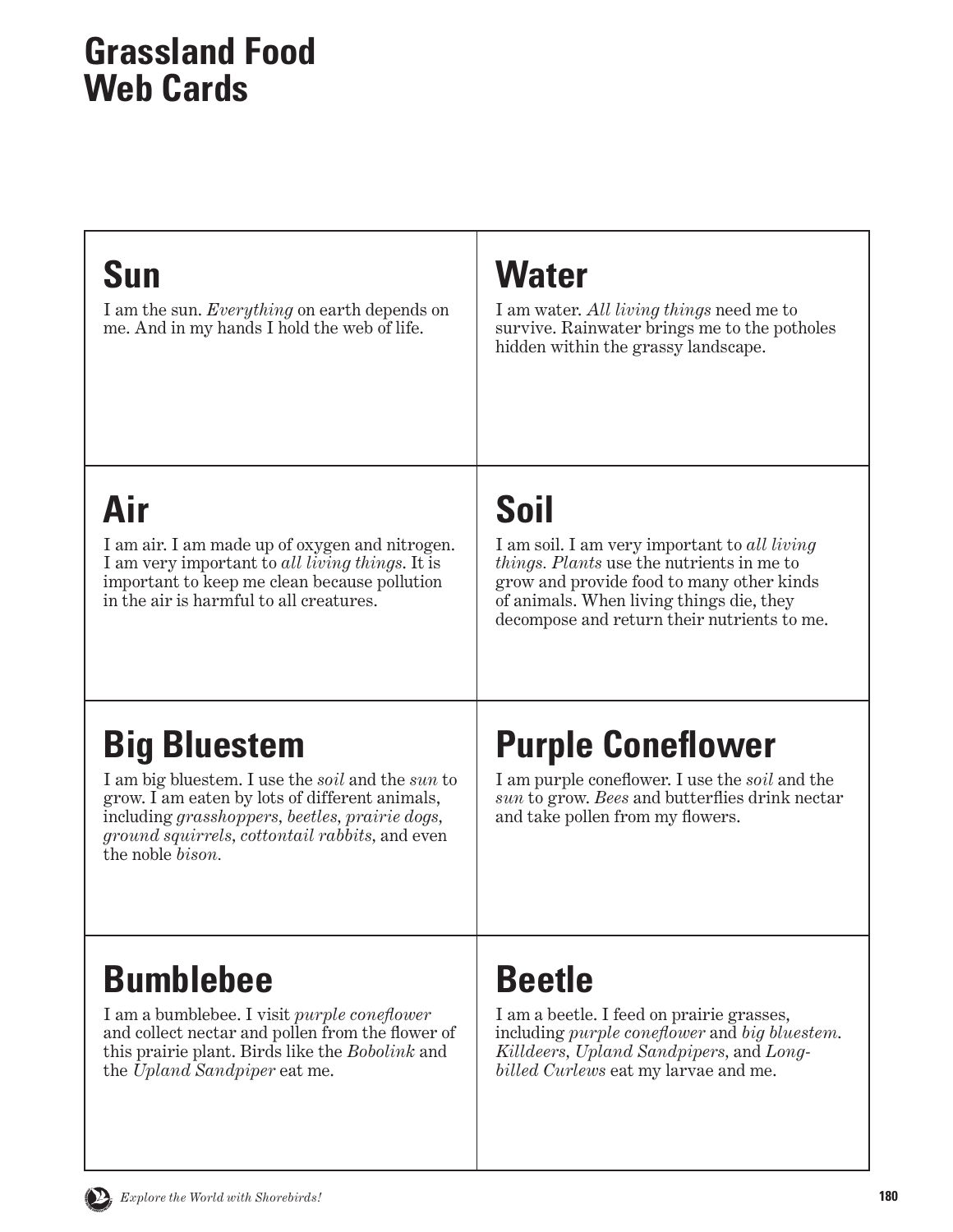#### **Grassland Food Web Cards**

### **Grasshopper**

I am a grasshopper. You can find me eating prairie plants like *purple coneflower* and *big bluestem*. I also hide in the prairie grasses to keep from being eaten by *Bobolink, Upland Sandpiper, Marbled Godwit, Long-billed Curlew,*  and *Killdeer*.

#### **Earthworm**

I am an earthworm. I live deep in the prairie soil, chewing on plant material like *big bluestem*, helping to decompose it into nutrients for other plants. *Long-billed Curlew* and *Marbled Godwit*  both have bills designed to probe for me under the soil.

# **Bison**

I am a bison. I roam across the grassland grazing on the plants growing there, including *purple coneflower* and *big bluestem*. *Human beings*  hunt me in some parts of the grasslands for meat and for my coat. Sometimes *coyote* catches one of my sick or injured calves.

# **Coyote**

I am a coyote. I like to eat p*rairie dog, ground squirrel, cottontail rabbit* and *red fox*. *Human beings* do not like me around and will shoot or trap me if I venture into their territory.

# **Prairie Dog**

I am a prairie dog. I live together with many other prairie dogs. We take turns watching out for *coyotes, red foxes*, and *Red-tailed Hawks* that would eat us if they caught us. *Human beings*  trap or poison us if we try to start a "town" on their property. I guess they do not like our system of underground tunnels.

# **Ground Squirrel**

I am a ground squirrel. I eat plants like *big bluestem* and *purple coneflower*. *Coyote* and *red fox* eat me. If I am not careful and venture into the territory of a *human being*, I might get trapped or poisoned.

# **Bobolink**

I am a Bobolink. I eat insects like *bumblebees*  and *grasshoppers*. *Coyotes, red foxes*, and *Redtailed Hawks* try to eat me.

# **Red Fox**

I am a red fox. I eat *ground squirrels, cottontail rabbits, Bobolinks*, and *prairie dogs* when I can catch them. *Grasshoppers* are often an easier meal for me. I have to watch out for *coyote*  because he would like to eat my kits and me. *Human beings* love my fur coat and try to shoot or trap me in some areas.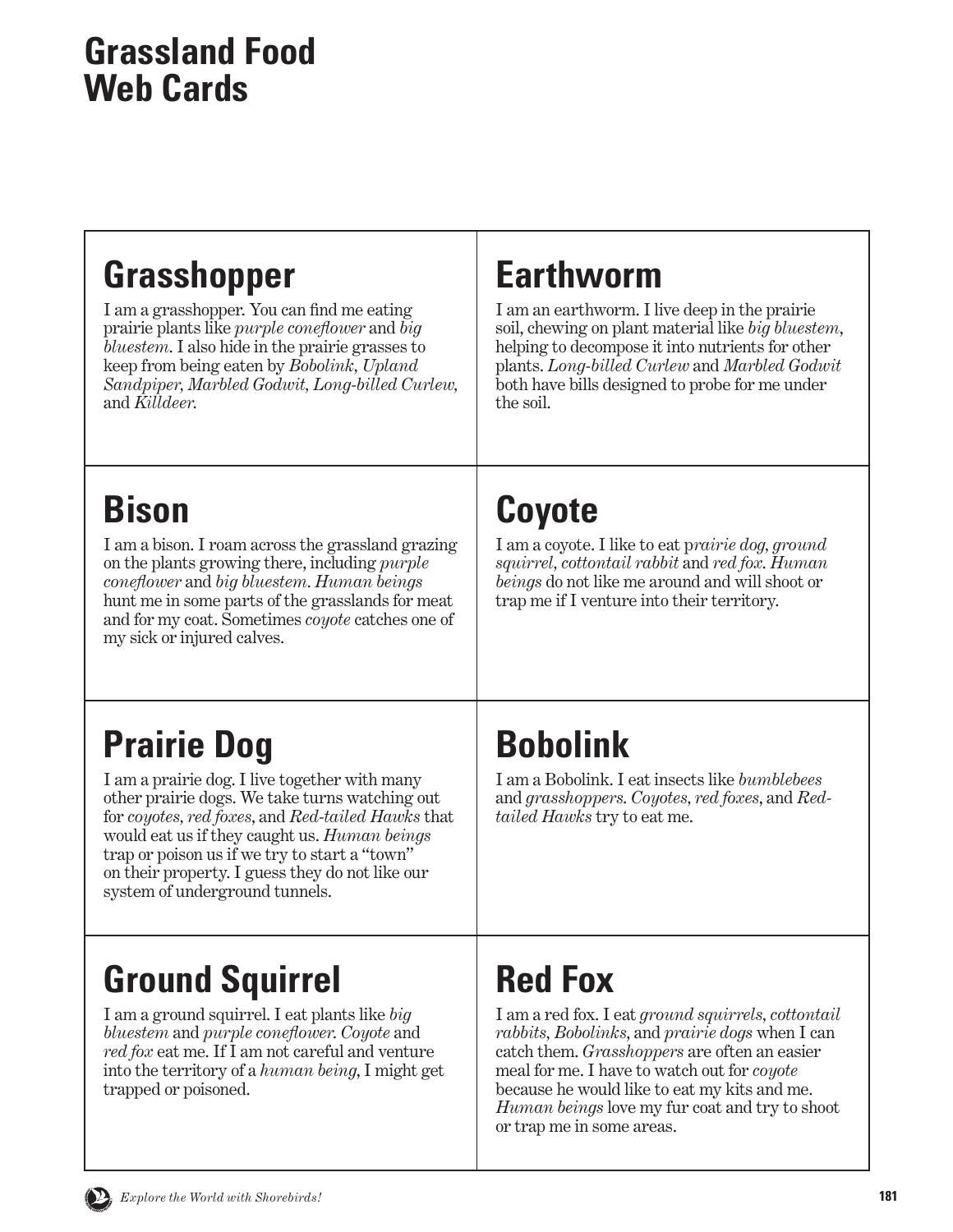#### **Grassland Food Web Cards**

## **Cottontail Rabbit**

I am a cottontail rabbit. I eat grassland plants like *purple coneflower* and *big bluestem*. I hide from the animals that want to eat me—*red fox, coyote*, and *Red-tailed Hawk.*

## **Long-billed Curlew**

I am a Long-billed Curlew. I eat *grasshoppers, beetles*, and *earthworms*. *Red-tailed Hawk, red fox,* and *coyote* will eat my chicks and me. *Human beings* have drained the prairie potholes where I breed.

# **Upland Sandpiper**

I am an Upland Sandpiper. I eat *grasshoppers, beetles*, and *earthworms* just like the Long-billed Curlew. *Red-tailed Hawks, red foxes*, and *coyotes*  are the predators that hunt me. When *human beings* graze their cattle in areas where I nest, my eggs and chicks are often trampled.

# **Killdeer**

I am a Killdeer. I eat *grasshoppers, beetles*, and *earthworms* like other grassland shorebirds. *Red-tailed Hawks, red foxes*, and *coyotes* eat me. I have adapted to living around *human beings* but am sometimes killed by their loose dogs and cats.

## **Red-tailed Hawk**

I am a Red-tailed Hawk. I soar over the grasslands in search of shorebirds and their chicks like the *Killdeer, Upland Sandpiper*, and the *Long-billed Curlew*. I also eat *ground squirrel, cottontail rabbit, prairie dog*, and *Bobolink*.

# **Human Being**

I am a human being. I hunt the *buffalo* for meat and fur and because they compete with my cattle for tender prairie grasses. I graze my cattle, farm crops, and build homes on the grasslands. I do not like *prairie dogs* and *ground squirrels* because their underground tunnels make a mess of my pastures, yard and gardens. Birds like the *Killdeer* that have adapted to living in my territory sometimes fall victim to my freeroaming cats and dogs.

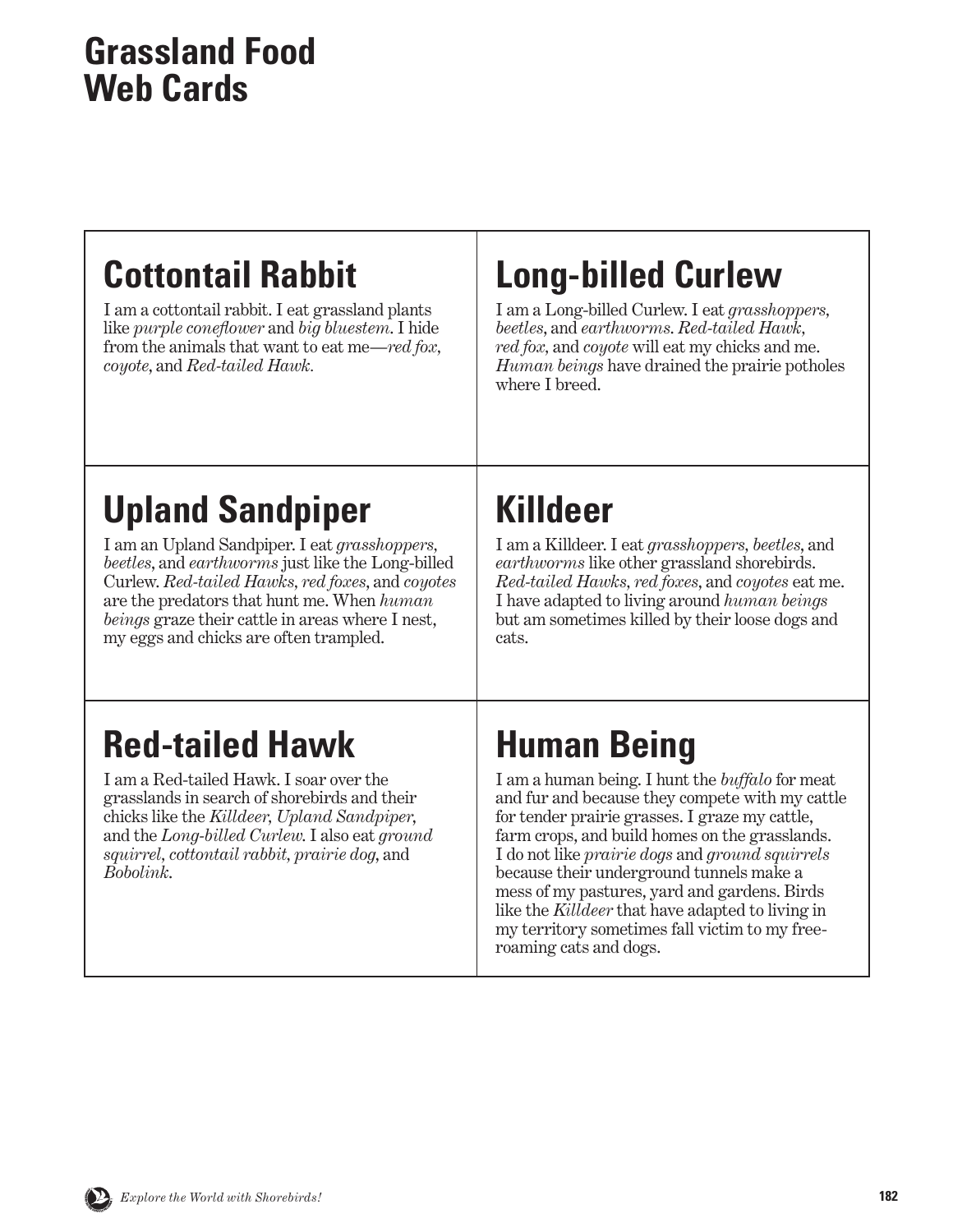#### <span id="page-20-0"></span>**Salt Marsh Food Web Cards**

| <b>Sun</b><br>I am the sun. Everything on earth depends on<br>me. And in my hands I hold the web of life.                                                                                                                                                                                           | <b>Water</b><br>I am water. All living things need me to<br>survive. Most plants and animals in the salt<br>marsh are adapted to salt water. Twice a day,<br>the high tide fills the slough and marsh with<br>salty bay water. This area is sometimes called<br>an estuary because salt and fresh water mix<br>here. |
|-----------------------------------------------------------------------------------------------------------------------------------------------------------------------------------------------------------------------------------------------------------------------------------------------------|----------------------------------------------------------------------------------------------------------------------------------------------------------------------------------------------------------------------------------------------------------------------------------------------------------------------|
| Air<br>I am air. I am made up of oxygen and nitrogen.<br>I am very important to all living things. Fish<br>like the <i>goby</i> , which do not breathe air directly,<br>get oxygen from the water. It is important to<br>keep me clean because pollution in the air is<br>harmful to all creatures. | <b>Soil</b><br>I am soil. I am very important to all living<br><i>things. Plants</i> use the nutrients in me to grow.<br><i>Animals</i> get their nutrients from plants. When<br>living things die, they decompose and return<br>their nutrients to me.                                                              |

# **Zooplankton**

I am *zooplankton*. I like to eat *detritus, phytoplankton* and other *zooplankton*. I am eaten by lots of different animals, including small *fish, crabs, worms*, and *snails*. I can be found in the slough.

# **Phytoplankton**

I am phytoplankton. I use *sunlight* to produce my own food. Many different organisms like to eat me, including *aquatic worms, zooplankton, snails, crabs*, and fish such as the *goby*. You can find me in the slough.

## **Northern Harrier**

I am a northern harrier. I eat different animals, including the *salt marsh harvest mouse, rail, Mallard duck, and stilts, avocets,*  and *phalaropes*. I am at the top of the food chain so other animals do not prey upon me.

# **Rail**

I am a rail. I eat lots of different things such as *crabs, small fish, snails*, and even *salt marsh harvest mice*. I am sometimes eaten by *northern harriers*. I live in the salt marsh, hiding and nesting in the *pickleweed* and *cordgrass*.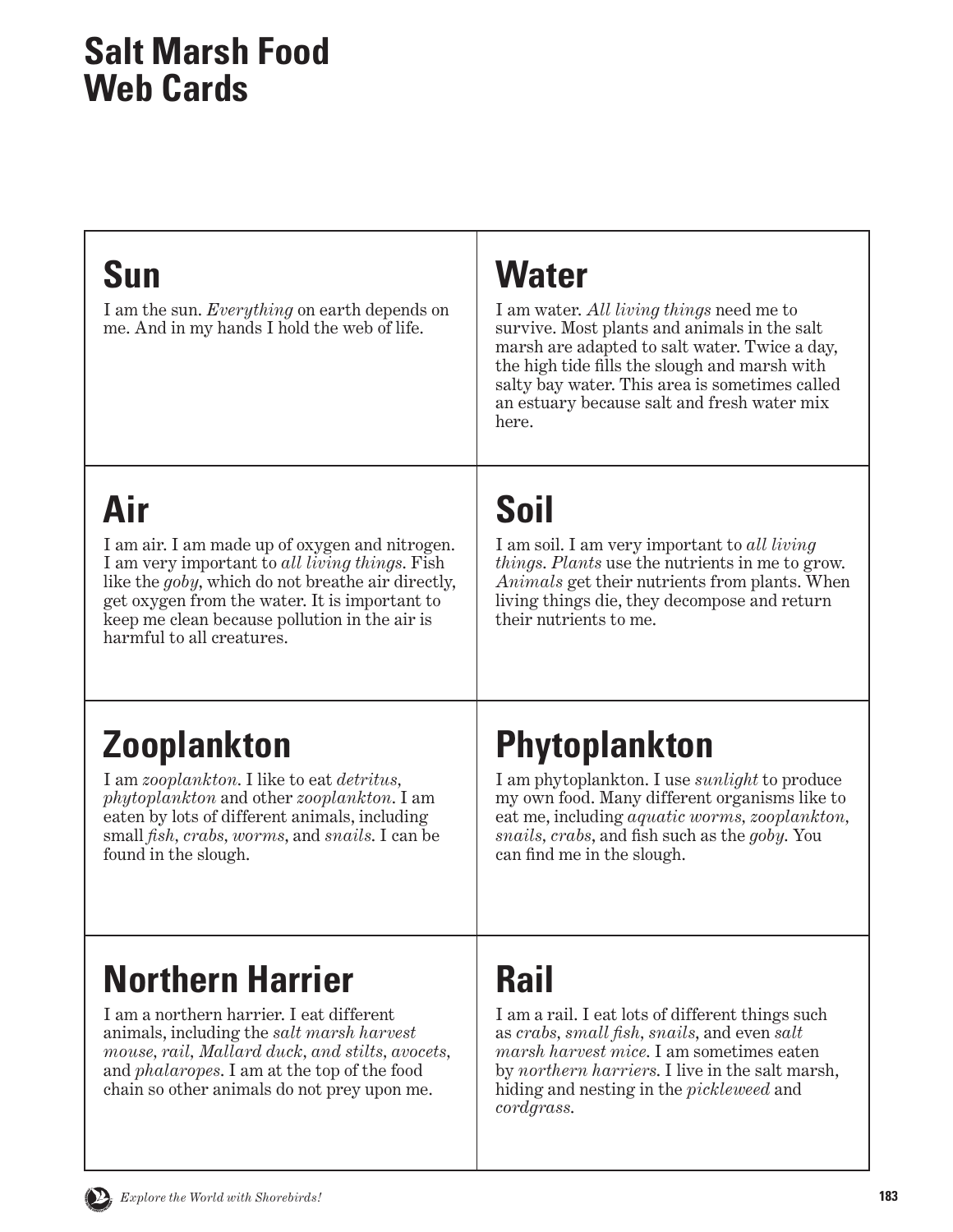#### **Salt Marsh Food Web Cards**

### **Mallard Duck**

I am a Mallard duck. Some of the foods I like to eat are *detritus, worms, phytoplankton,*  and *zooplankton*. Sometimes *people* eat me. I live in the *waters* of lakes, ponds, sloughs, and rivers.

#### **Snail**

I am a snail. I eat *phytoplankton* and *zooplankton*. Lots of different birds such as *egrets, rails, Killdeer, American Avocets, Black-necked Stilts*, and *Wilson's Phalaropes* prey on me. I live in the mudflats of the slough.

# **Salt Marsh Harvest Mouse**

I am a salt marsh harvest mouse, an endangered species. I eat *pickleweed*. *Northern harriers, rails,* and *egrets* like to eat me. You can only find me living in the salt marshes of San Francisco Bay, but you will not see me during the day because I am nocturnal.

# **Snowy Egret**

I am a snowy egret. I eat lots of different things, including *small fish, mice, snails,* and *crabs*. *Northern harriers* try to eat my young. In the past, *human beings* killed me to decorate their hats with my feathers. I live in the salt marshes and tidal sloughs.

## **Pickleweed**

I am pickleweed. I use the *sun* to produce my own food. The *salt marsh harvest mouse* eats me. The *rails* build their nests on me. I live in the salt marsh and get wet when tidal *water*  comes in from the bay.

# **Cordgrass (Detritus)**

I am cordgrass. I use *sunlight* to produce my own food. When I die, I decompose into a material called *detritus*. Lots of animals feed on *detritus*, such as *zooplankton, ducks, fish, worms,* and *crabs*. I grow close to the slough and the *rail* hides under me.

### **Black-necked Stilt**

I am a Black-necked Stilt. I use my long, needle-like bill to pick *aquatic snails, worms, insects, small fish,* and *crabs* from the shallow water. Sometimes *northern harriers* will eat my chicks and me. *Human beings* sometimes scare me away from my feeding grounds. You can find me in the salt pond, salt marsh, and mudflats.

### **American Avocet**

I am an American Avocet. I sweep my slim, upcurved bill from side to side, straining *aquatic snails, worms, insects, small fish*, and *crabs* from the water. Sometimes *northern harriers* will eat me and my chicks. *Human beings* sometimes scare me away from my feeding grounds. You can find me in the salt pond, salt marsh, and mudflats.